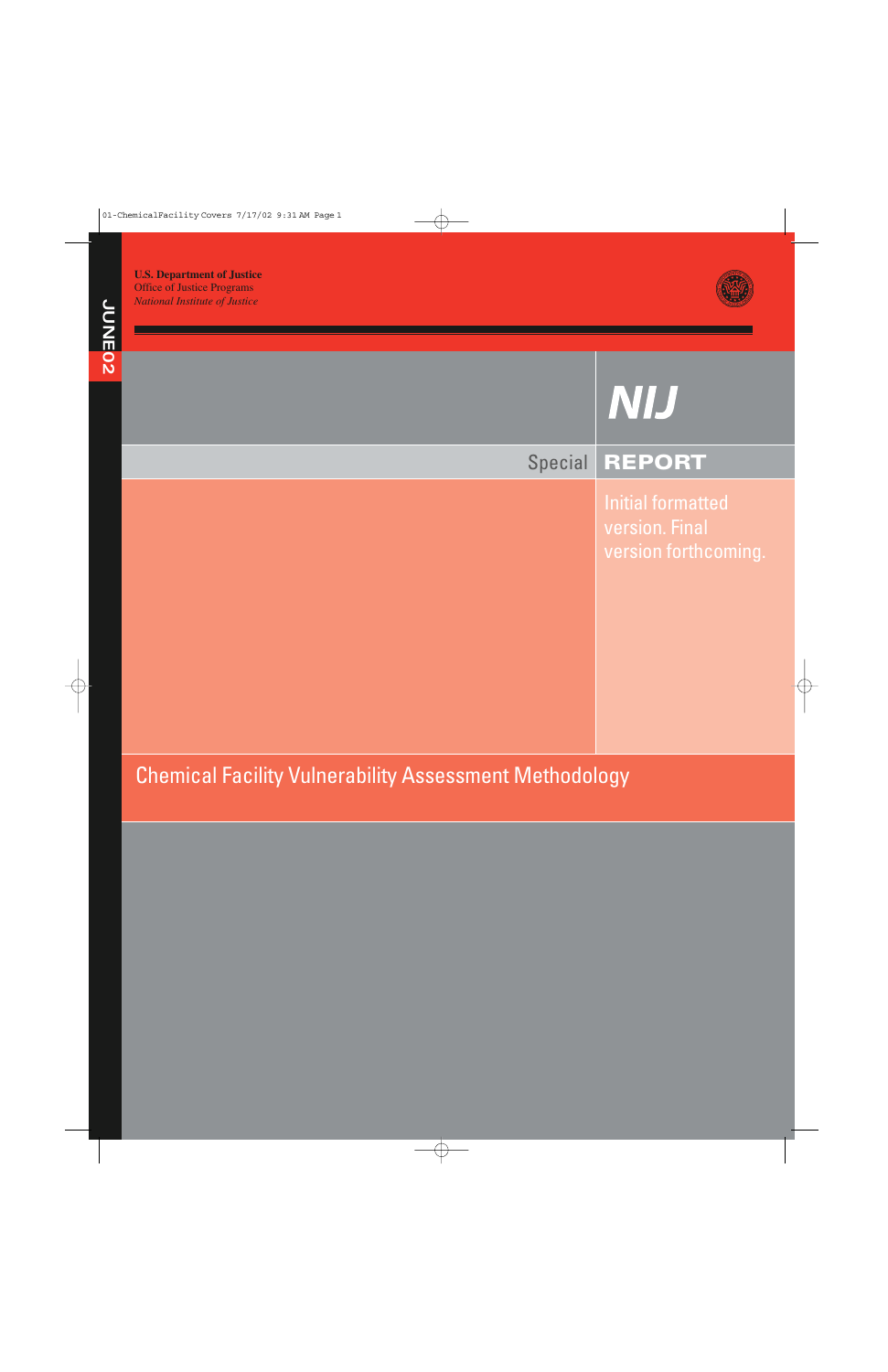## **U.S. Department of Justice Office of Justice Programs** 810 Seventh Street N.W.

Washington, DC 20531

**John Ashcroft** *Attorney General*

**Deborah J. Daniels** *Assistant Attorney General*

**Sarah V. Hart** *Director, National Institute of Justice*

This and other publications and products of the U.S. Department of Justice, Office of Justice Programs and NIJ can be found on the World Wide Web at the following sites:

**Office of Justice Programs** *http://www.ojp.usdoj.gov*

**National Institute of Justice** *http://www.ojp.usdoj.gov/nij*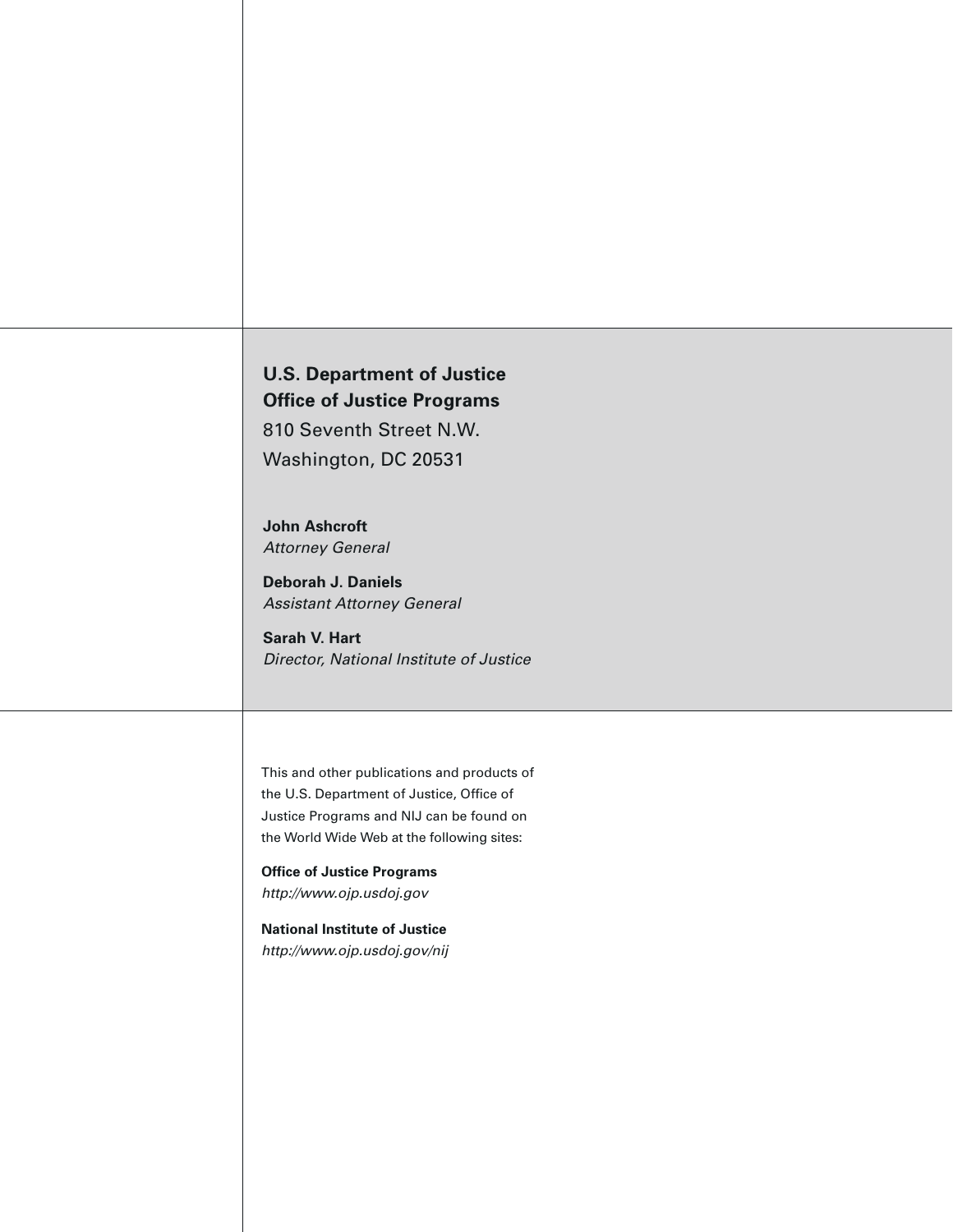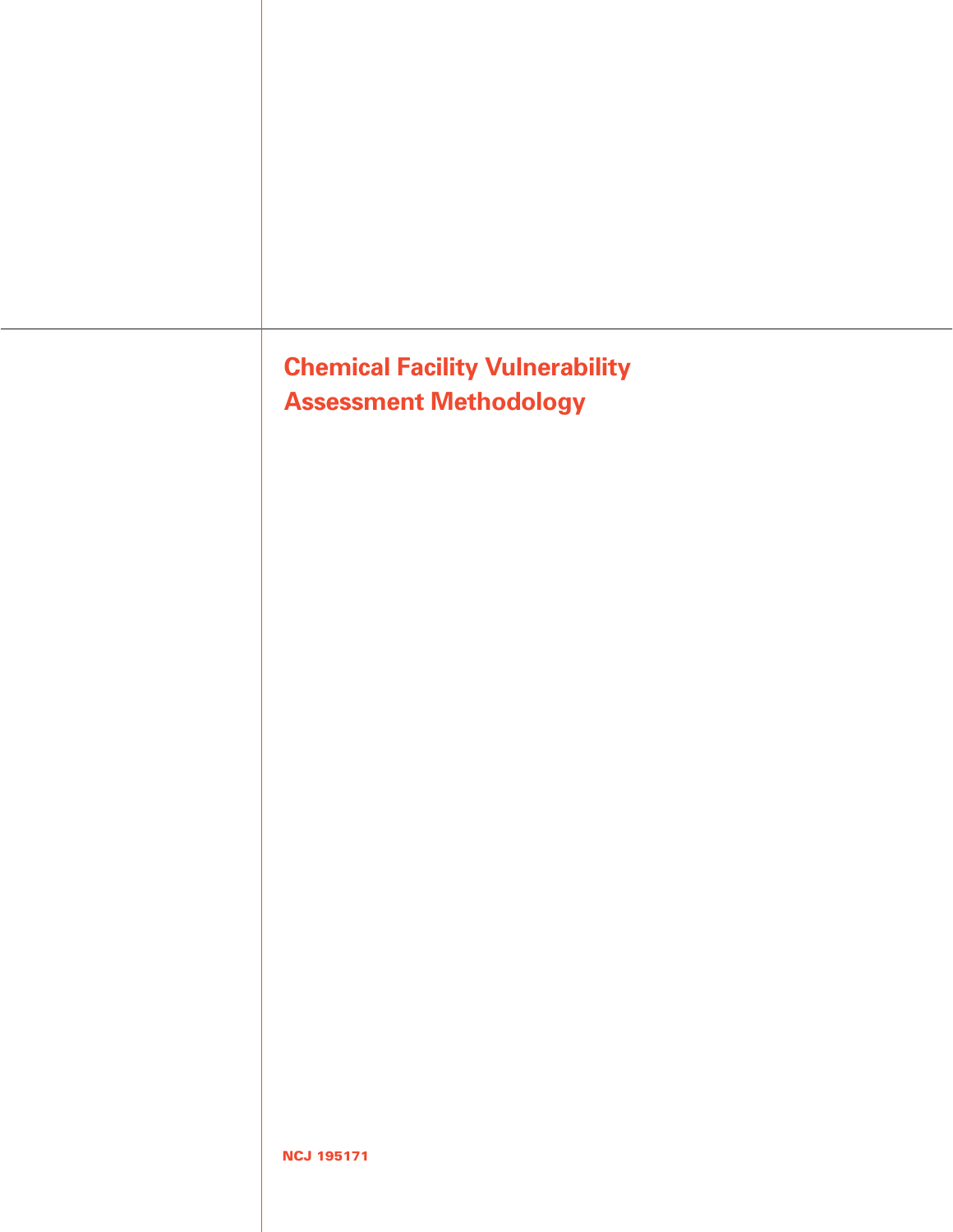# **NIJ**

# **Sarah V. Hart**

*Director*

This study was conducted by Sandia National Laboratories under Interagency Agreement 1997–LB–R–007.

The National Institute of Justice is a component of the Office of Justice Programs, which also includes the Bureau of Justice Assistance, the Bureau of Justice Statistics, the Office of Juvenile Justice and Delinquency Prevention, and the Office for Victims of Crime.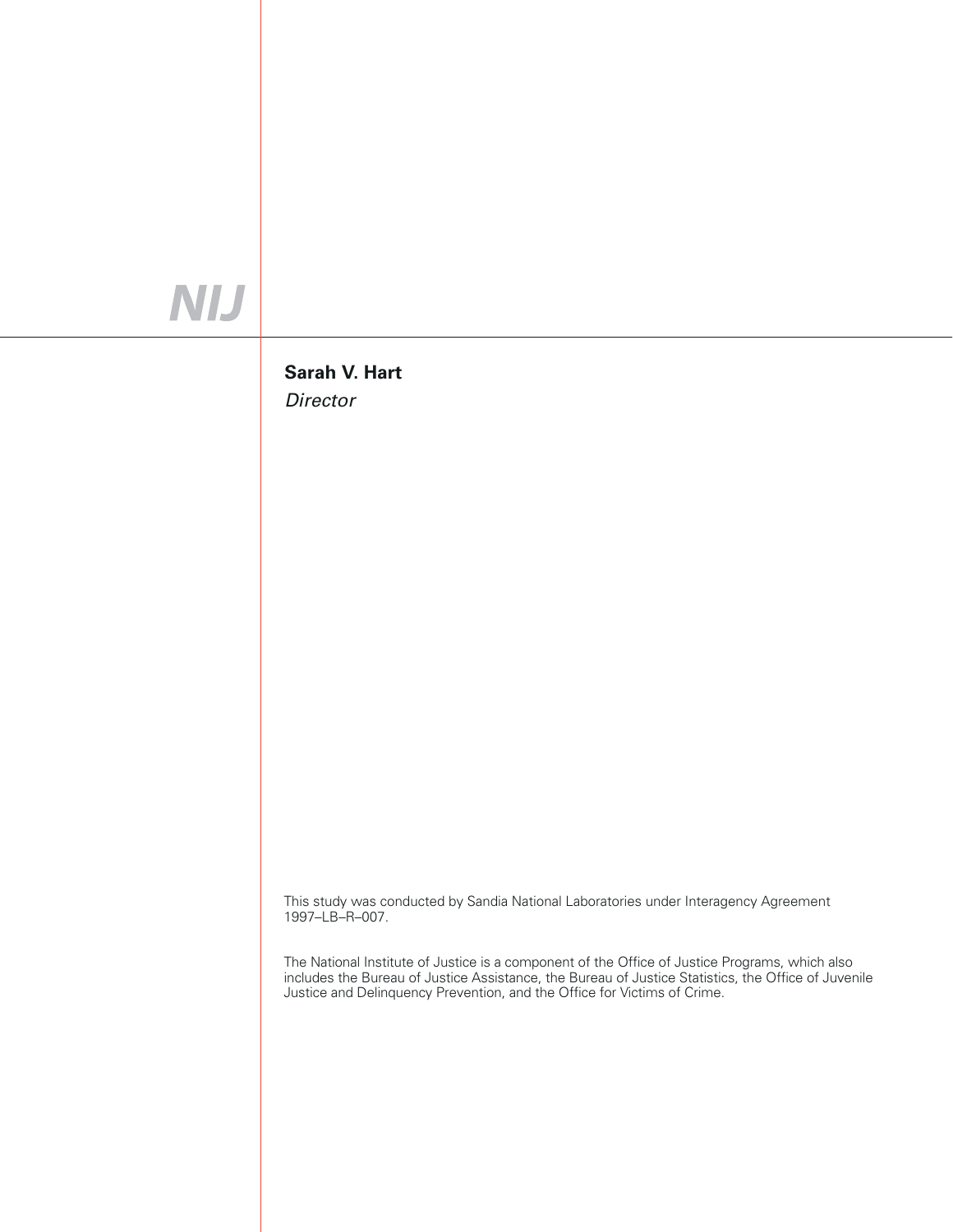#### *Foreword*

This special report presents a prototype vulnerability assessment methodology developed for chemical facilities to use to identify and assess potential security threats, risks, and vulnerabilities. The National Institute of Justice developed the vulnerability assessment methodology as a practical method to assess the security of chemical facilities within the United States. The vulnerability assessment methodology is designed to guide the chemical facility industry in making security improvements at chemical facilities.

The National Institute of Justice developed the vulnerability assessment methodology in collaboration with the Department of Energy's Sandia National Laboratories. Sandia National Laboratories employees are recognized experts in the areas of security and counterterrorism and have extensive experience in the protection of nuclear weapons and radiological materials. Sandia National Laboratories also has extensive experience in developing vulnerability assessment methodologies for other components of critical infrastructure, including dams, water treatment and supply facilities, and correctional facilities.

During the development, testing, and validation of the assessment methodology, National Institute of Justice and Sandia National Laboratories staff:

- Collected and reviewed extensive information relevant to the threats, risks, and vulnerabilities associated with chemical facilities, including current security practices in the chemical industry.
- Conducted extensive outreach with the field, including meetings and discussions with a range of industry, government, and citizen representatives, as well as private individuals.
- Created a Web site to describe the development effort and solicit comments.
- Inspected chemical facilities.

This vulnerability assessment methodology is therefore focused primarily on terrorist or criminal actions that could have significant national impact (e.g., through the loss of chemicals vital to the national defense or economy) or cause releases of hazardous chemicals that would compromise the integrity of the facility, cause serious injuries or fatalities among facility employees, contaminate adjoining areas, and cause injuries or fatalities among adjoining populations. Thus the use of this vulnerability assessment methodology should be limited to these areas. It addresses primarily physical security at fixed sites and does not address cyber and transportation security issues. Related information on these issues can be found at the National Institute of Justice Web site, http://www.ojp.usdoj.gov/nij.

The National Institute of Justice appreciates the substantial cooperation of chemical industry representatives who provided invaluable access and assistance in the development of this vulnerability assessment methodology. This project also benefited from the suggestions of other Department of Justice components, the Office of Homeland Security, the Department of Energy, the Environmental Protection Agency, the Department of Transportation, numerous organizations, and private citizens. This cooperative effort has produced a useful and reliable methodology for improving the security of our Nation's chemical facilities.

> Sarah V. Hart **Director** National Institute of Justice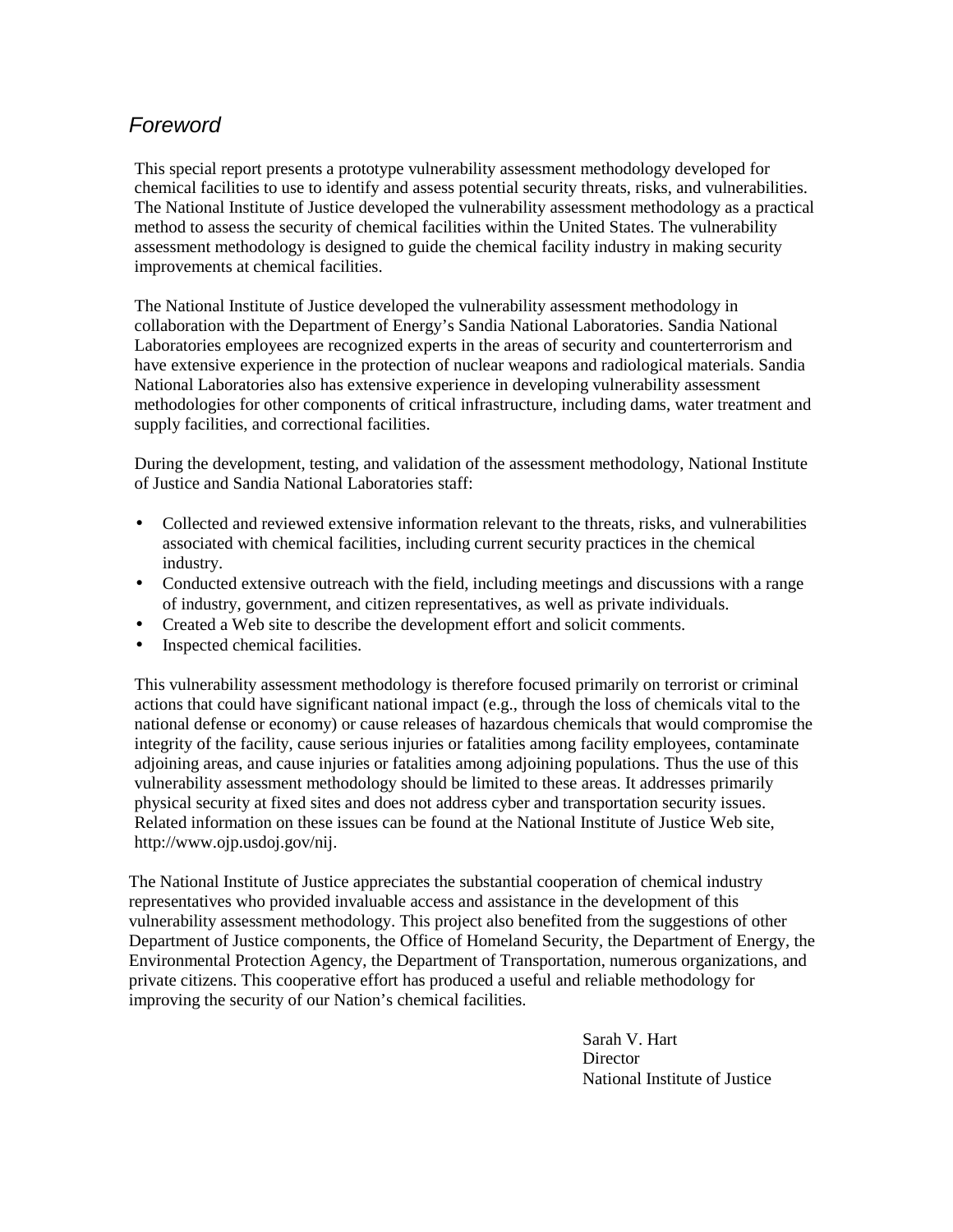## *Overview of the Prototype VAM*

The prototype Vulnerability Assessment Model (VAM) (hereafter just "VAM") developed for this project is a systematic, risk-based approach where risk is a function of the severity of consequences of an undesired event, the likelihood of adversary attack, and the likelihood of adversary success in causing the undesired event. For the purpose of the VAM analyses:

- **Risk is a function of S,**  $L_A$ **, and**  $L_{AS}$ **, where**
- **S**  $\equiv$  **severity of consequences of an event**
- L<sub>A</sub>  **likelihood of adversary attack**
- L<sub>AS</sub> likelihood of adversary success in causing a
	- **catastrophic event**

The VAM compares relative security risks. If the risks are deemed unacceptable, recommendations can be developed for measures to reduce the risks. For example, the severity of the consequences can be lowered in several ways such as reducing the quantity of hazardous material present or increasing the distance from populated areas. Generally, adversary characteristics are outside the control of chemical facilities (CFs), but CFs could take steps to make themselves a less attractive target and perhaps reduce the likelihood of attack of their facilities. Reducing the quantity of hazardous material present may also make a CF less attractive to attack. The most common approach to reducing the likelihood of adversary success, in causing a catastrophic event, is increasing the protection measures against specific adversary attack scenarios.

Since there may be different undesirable events, each with an associated severity of consequence, different potential adversaries, with differing likelihoods of attack, and different attack scenarios, with differing likelihoods of adversary success, it is necessary to determine the risk for each of the different combinations of the risk factors.

While the focus of the use of the VAM is likely to be on CFs that are required to submit risk management plans (RMPs) or a subset of those facilities, the VAM was developed so it is usable for undesired events of lesser consequence than those found in RMPs.

The VAM has 12 basic steps:

- 1. screen for need for a vulnerability assessment
- 2. define the project
- 3. characterize facility
- 4. derive severity levels
- 5. assess threat
- 6. prioritize cases
- 7. prepare for analysis
- 8. survey site
- 9. analyze system effectiveness
- 10. analyze risk
- 11. make recommendations
- 12. prepare final report

A more detailed discussion of the VAM steps is found in ensuing sections.

# *VAM Flow Chart*

The 12 steps are concisely described in following flow chart (Figure 1), and a detailed explanation of each step follows the chart. The flow chart has been put on three independent pages for ease in copying.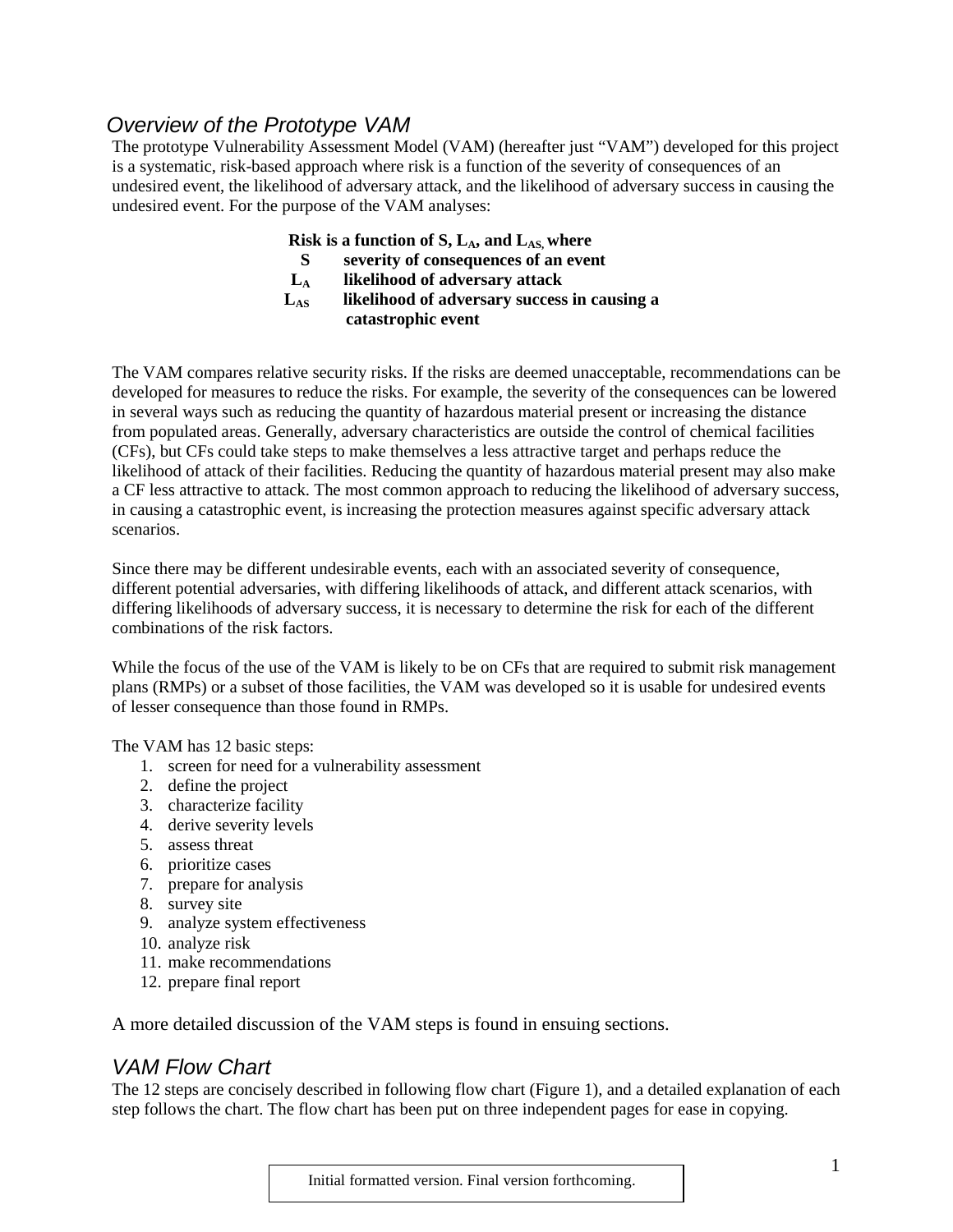

#### **Figure 1: Vulnerability Assessment Methodology for Chemical Facilities Flow Chart**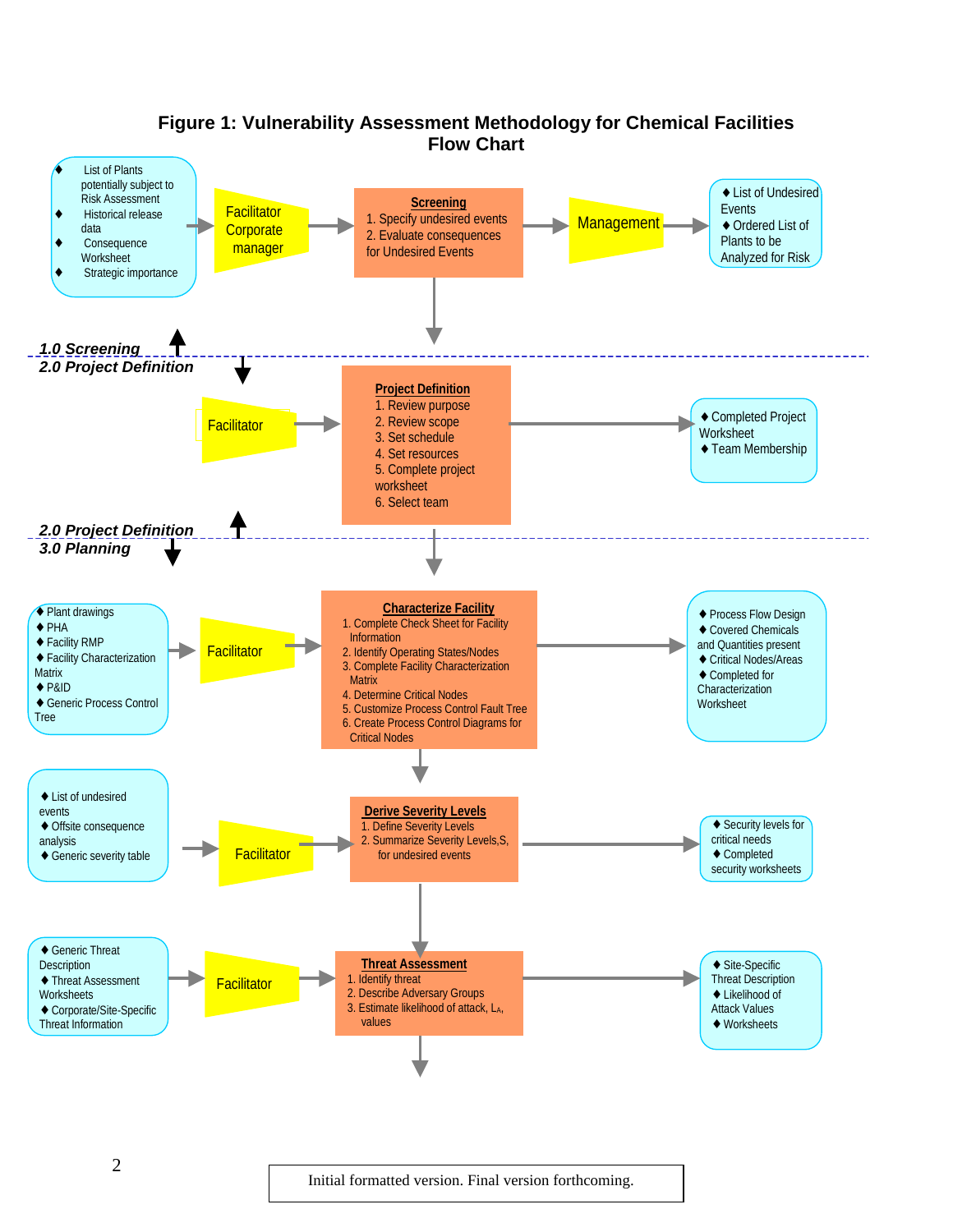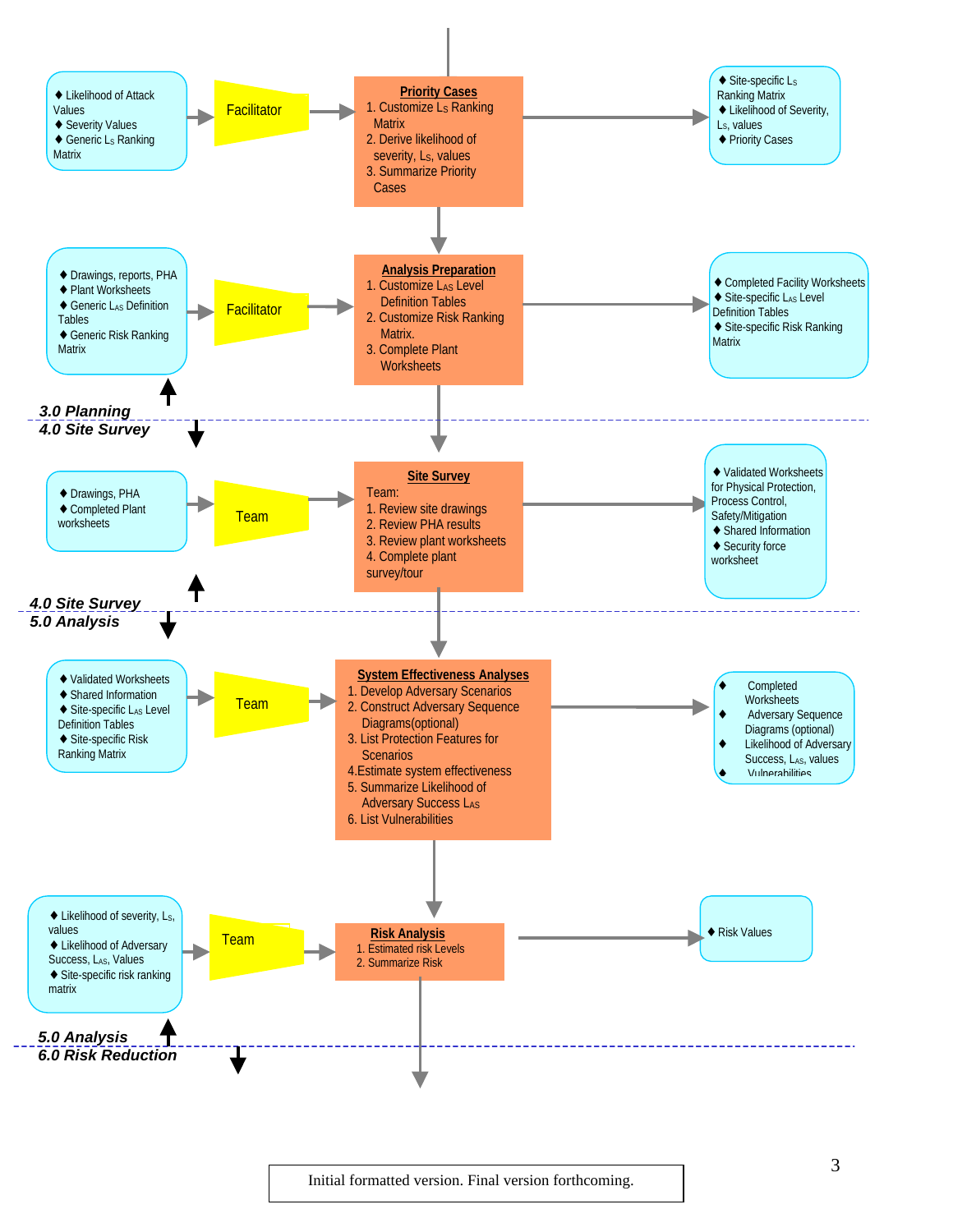

*TERMINATION*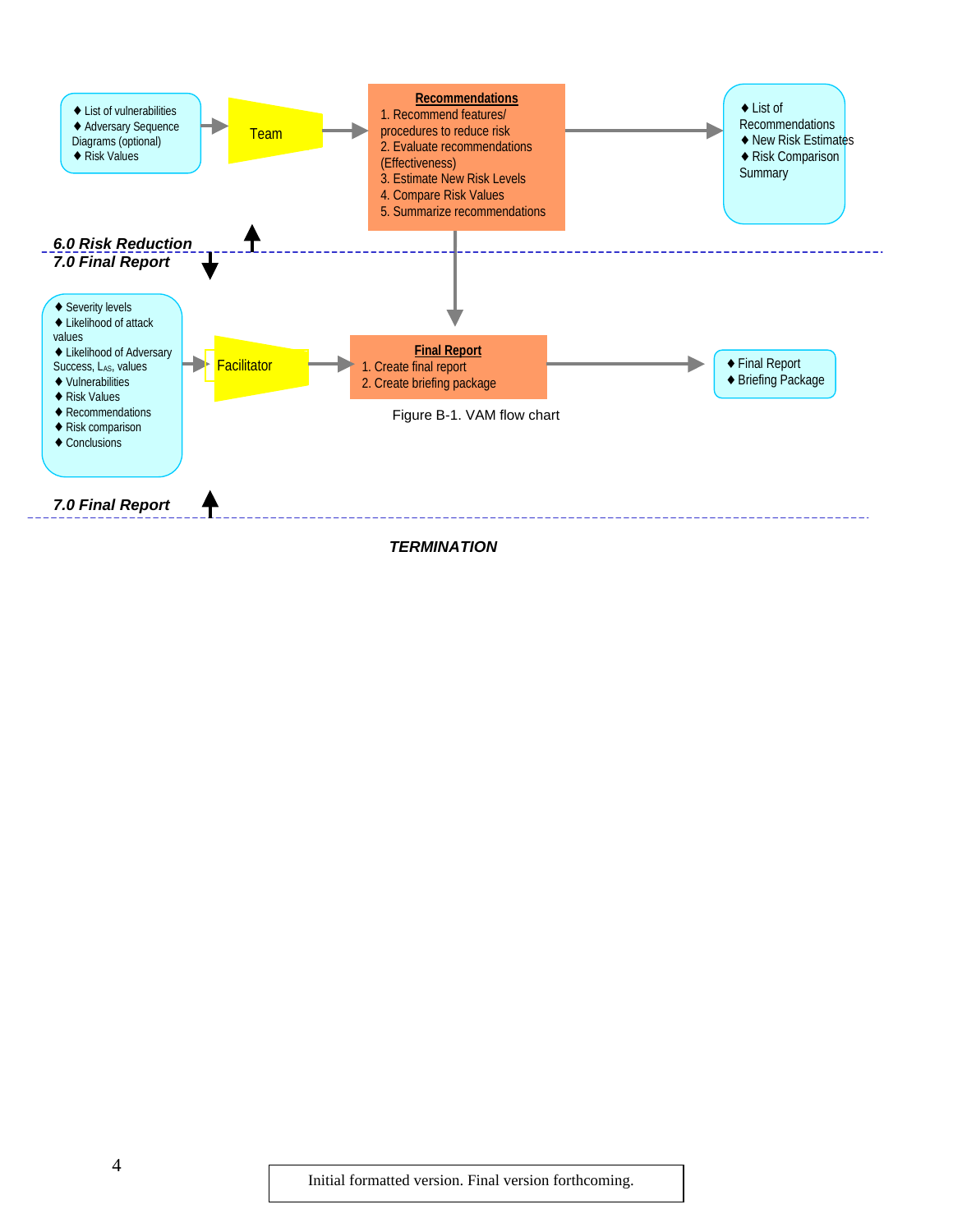# **1. Screening**

The purpose of this recommended screening process is twofold:

- for individual CFs, the screening determines if a vulnerability assessment (VA) should be conducted or not.
- for organizations with more than 1 CF, the screening determines which CFs should undergo VAs and then prioritizes among those.

The screening process is based primarily on consequences of potential terrorist incidents at CFs.

The first question in the screening step is what is the desired event? For the information presented below, an off-site release was considered.

The second question, in the screening process step, is whether the loss of a facility would result in a significant national impact (e.g. sole source for a chemical vital to national defense industries). If the answer is YES, then the VA information may need to be classified.

The next question is whether a facility has a total inventory on site of threshold quantities (TQs) or greater of a covered chemical under 40 CFR 69.130. If the answer is NO, then a VA is unlikely to be needed to help protect against unacceptable off-site consequences (CFs may still decide to do a VA for other reasons). For companies with more than one CF, the screening process should proceed to their other CFs. If the answer is YES, further screening is done based on the estimated number of people affected by the worst-case scenario for the RMP as shown below in Figure 2.

|                      | What is the estimated number of people affected by the |  |  |  |  |  |
|----------------------|--------------------------------------------------------|--|--|--|--|--|
|                      | Worst-Case Scenario from the RMP for toxic substances? |  |  |  |  |  |
|                      | <b>Assign Levels:</b>                                  |  |  |  |  |  |
|                      | for more than $100,000$                                |  |  |  |  |  |
|                      | for 10,000-100,000                                     |  |  |  |  |  |
| for 1,000-9,999<br>3 |                                                        |  |  |  |  |  |
|                      | less than $1,000$                                      |  |  |  |  |  |



Other factors considered in the screening step include consideration of accessibility, recognizability, importance, and history/symbolism.

The final screening step is to prioritize the CFs needing VAs beginning with the facilities assigned a level 1 and proceeding to those at levels 2, 3 and 4.

#### **2. Project Definition**

For CFs, which have been screened and selected for a VA, the next step is to define the VA as a project specific to each CF. Management needs to assign a facilitator, who is trained in the VAM, to be responsible for the project definition. Defining the project includes reviewing the purpose of the work to be performed, tasks to be accomplished, resources to be allocated, a schedule and a team to accomplish the work. The team may be the same team that prepared the Process Hazards Analysis (PHA) for the facility with the addition of one or more CF employees with security responsibilities. The project definition should be documented in a written statement that may be amended as the VA progresses.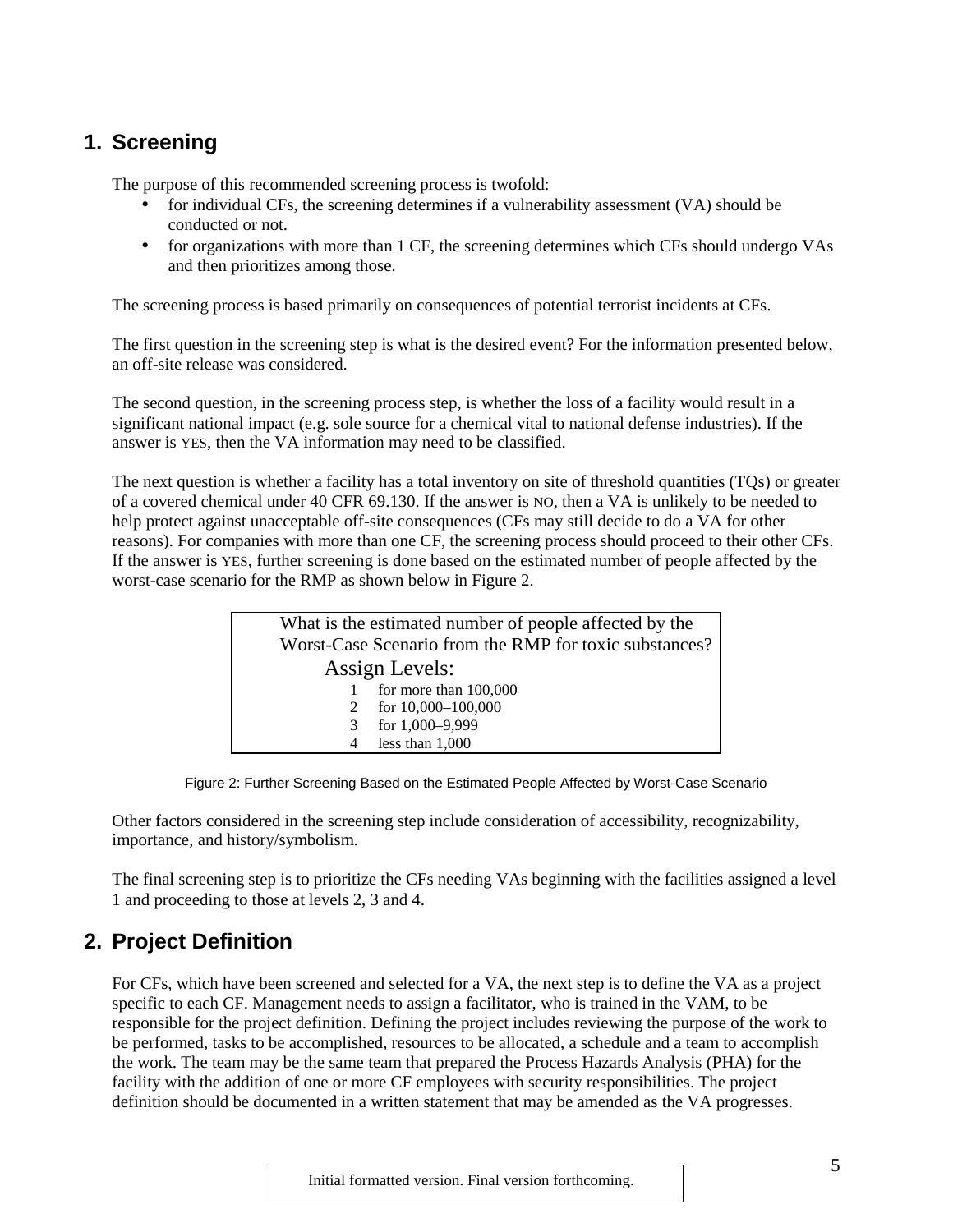# **3. Characterize Facility**

An early step in security system analysis is to characterize the facility operating states and conditions. This step requires developing a thorough description of the facility itself (location of the site boundary, building locations, floor plans, and access points). Also required are a description of the processes within the facility and the identification of any existing physical protection features. This information can be obtained from several sources, including facility design blueprints, process descriptions, process hazard analysis (PHA) report, facility risk management plan (RMP), piping and instrument drawing (P&ID), and site surveys.

## *Characterize Facility Infrastructure and Processes*

The characterization of a facility includes a description of building structures, traffic areas, infrastructure, terrain, weather conditions, historical data, and operational states. When characterizing the facility, the first step is to gather information that will be helpful in identifying potential security vulnerabilities. The types of documentation include:

Policy and procedure documents:

- unusual occurrence reports
- existing threat assessment information
- results from past security survey/audits
- building blueprints and plans for future structures
- site plans of detection, delay, assessment systems
- operational procedures

Once the documentation has been collected, the following information should be extracted to characterize the facility. Site plans can help identify:

- property borders
- ingress/egress routes to the facility
	- o specific vulnerable areas in and around the facility, including routes outside the areas, such as adjacent buildings, that could be used by a sniper to target the building
	- o adjacent parking lots and related security countermeasures
	- o building locations and characteristics (purpose of the building, who is allowed access, and operational conditions or states)
	- o existing physical protection features
	- access to process control system
		- o list of authorized users
		- o access modes
		- o protection features of system

Operational conditions are described by:

- length and number of day and night shifts
- activities typical to each shift and the associated security implications
- number of employees/contractors, unions, visitors in the area during each state and the level of access to the facility during weekdays, weekends, and holidays
- availability of security forces, to include local law enforcement
- meteorological conditions for the region and time of the year
- description of adjacent residential or commercial areas
- batch versus continuous chemical processes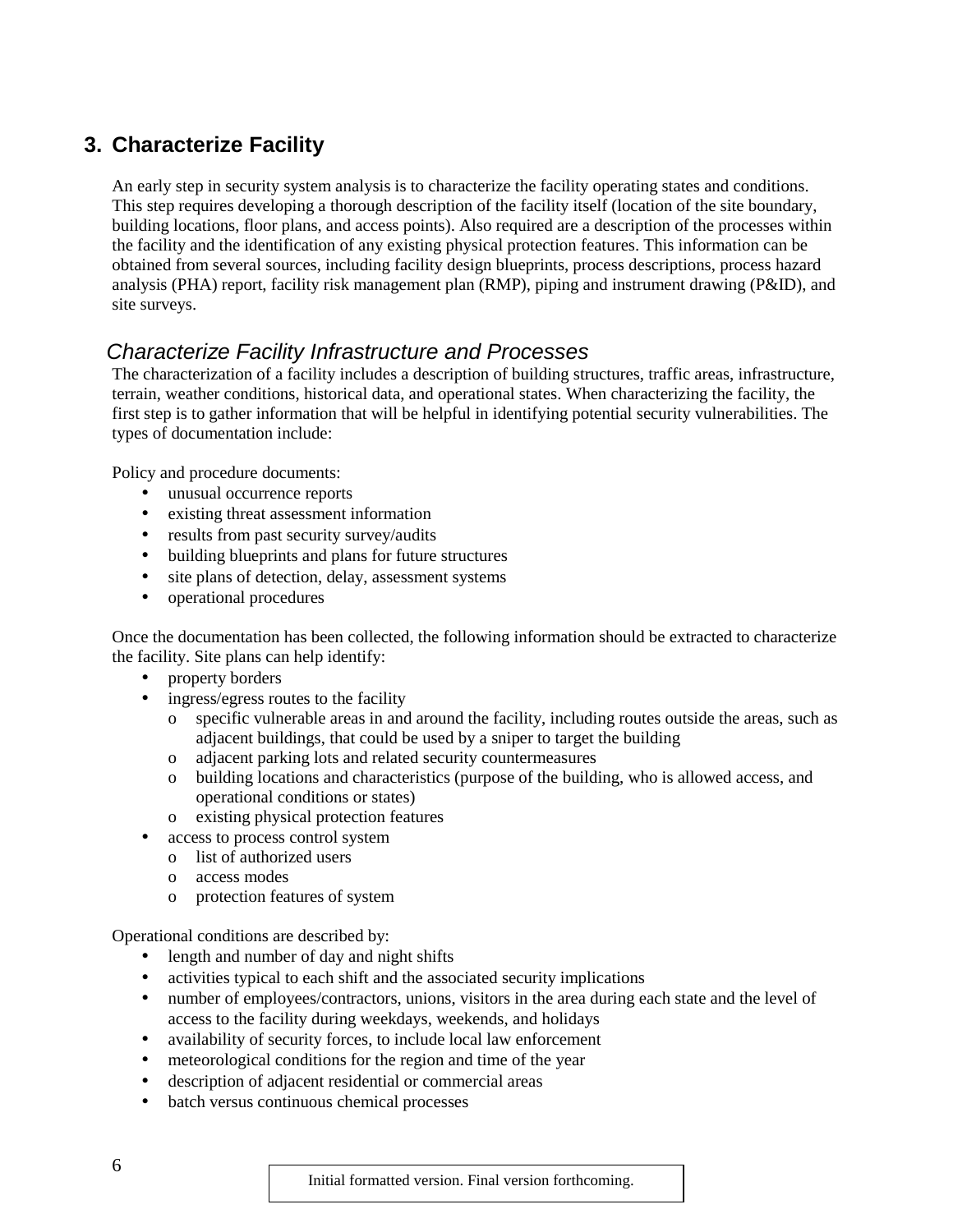Facility structure information that is needed to characterize the facility includes type of materials used in construction and the location and type of doors, gates, entryways, utilities, windows, and emergency exits.

Procedural information that must be obtained includes:

- entry control procedures to the facility for visitors, deliveries, contractors, and vendors
- emergency operations procedures for evacuation
- entry control procedures
- procedures used to evacuate facility personnel in the event an incident occurs
- security procedures
- policies related to alarm assessment and communication to responding security personnel or local law enforcement.
- safety procedures and features
- process control procedures and features

The overall mission and operations conducted at the facility must be clearly understood. In order to determine how the mission can be interrupted, it is necessary to understand what is required for the site to operate effectively. The operation and location of equipment and features that are important to the facility mission must be documented.

#### *Determine List of Reportable Chemicals for Undesired Events*

A list of reportable chemicals can be obtained from the PHA report. The processes for the reportable chemicals that pertain to the undesired events will be studied in detail.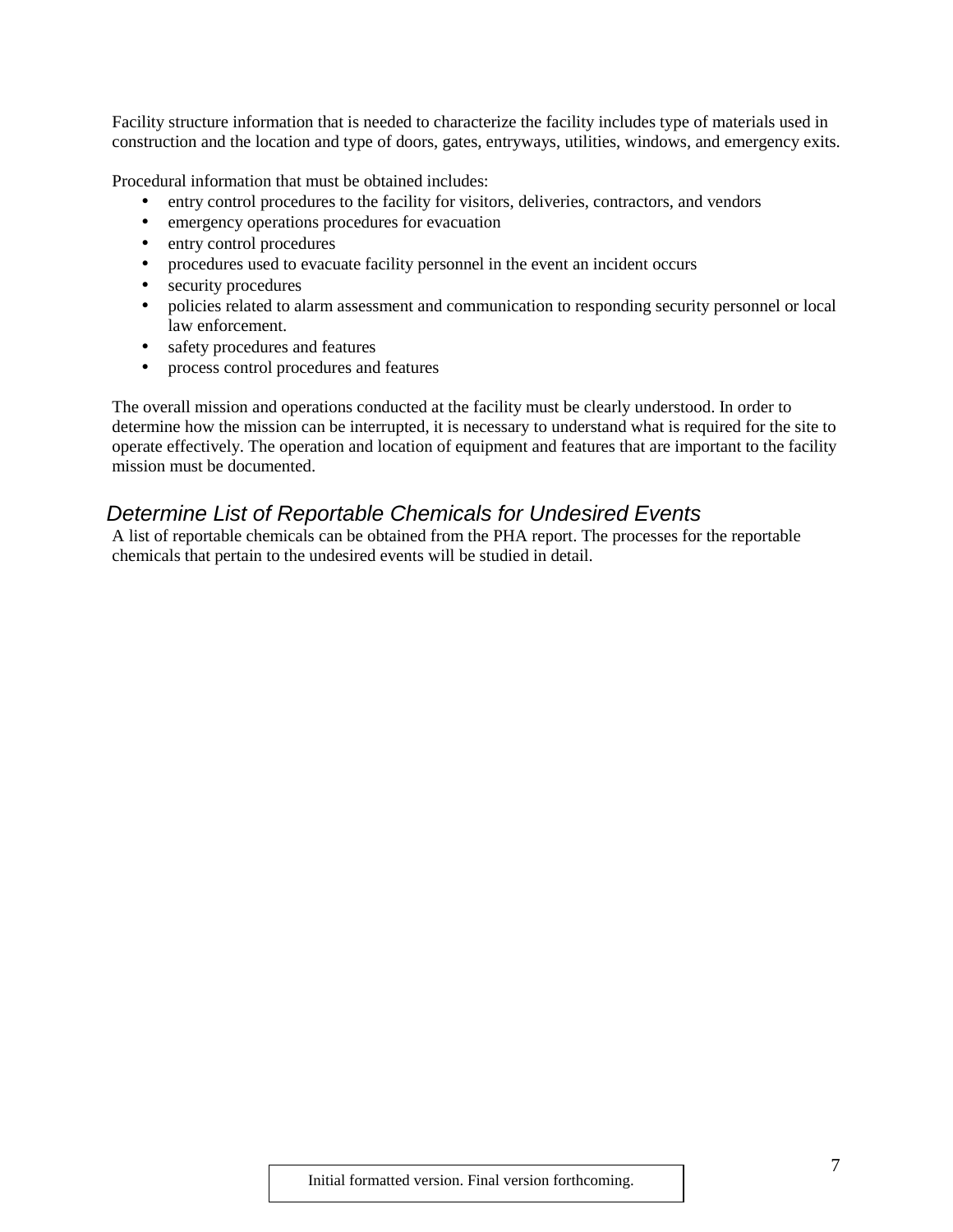# *Facility Characterization Matrix*

A Facility Characterization Matrix was developed to help organize the security factors for each processing node and to provide a framework for determining the critical nodes and prioritizing them. Table 1 is the Facility Characterization Matrix.

| No.            | <b>Parameter</b>                                                                                                                                                                                                                                                                                                                                                                                                                                                                                                                                                                                                                                                                                                                                                                                                                                         | <b>Node</b><br>1 | <b>Node</b><br>$\mathbf{2}$ | <b>Node</b><br>3 | <b>Node</b><br>4 | <b>Node</b><br>5 | <b>Node</b><br>6 | <b>Node</b><br>7 | <b>Node</b><br>8 | <b>Node</b><br>9 | <b>Node</b><br>10 |
|----------------|----------------------------------------------------------------------------------------------------------------------------------------------------------------------------------------------------------------------------------------------------------------------------------------------------------------------------------------------------------------------------------------------------------------------------------------------------------------------------------------------------------------------------------------------------------------------------------------------------------------------------------------------------------------------------------------------------------------------------------------------------------------------------------------------------------------------------------------------------------|------------------|-----------------------------|------------------|------------------|------------------|------------------|------------------|------------------|------------------|-------------------|
| $\mathbf{1}$   | Process Activity                                                                                                                                                                                                                                                                                                                                                                                                                                                                                                                                                                                                                                                                                                                                                                                                                                         |                  |                             |                  |                  |                  |                  |                  |                  |                  |                   |
| $\overline{2}$ | Covered chemicals                                                                                                                                                                                                                                                                                                                                                                                                                                                                                                                                                                                                                                                                                                                                                                                                                                        |                  |                             |                  |                  |                  |                  |                  |                  |                  |                   |
| 3              | Quantity of<br>covered chemicals                                                                                                                                                                                                                                                                                                                                                                                                                                                                                                                                                                                                                                                                                                                                                                                                                         |                  |                             |                  |                  |                  |                  |                  |                  |                  |                   |
| $\overline{4}$ | Process duration                                                                                                                                                                                                                                                                                                                                                                                                                                                                                                                                                                                                                                                                                                                                                                                                                                         |                  |                             |                  |                  |                  |                  |                  |                  |                  |                   |
| 75             | Criticality rating<br>(sum for node)                                                                                                                                                                                                                                                                                                                                                                                                                                                                                                                                                                                                                                                                                                                                                                                                                     |                  |                             |                  |                  |                  |                  |                  |                  |                  |                   |
|                | (1) Process Activity. A few words to describe the activity (i.e., from flow diagram, PI&D, reactor, pipe, storage<br>tank, transportation).<br>(2) Covered chemical. Enter Y and the chemical if it is listed in 40 CFR 68.130 or 29 CFR 1910.119. Enter N and                                                                                                                                                                                                                                                                                                                                                                                                                                                                                                                                                                                           |                  |                             |                  |                  |                  |                  |                  |                  |                  |                   |
|                | the chemical if not listed. Enter name for all chemicals at this node.<br>(3) Quantity of covered chemical. Enter 1 if quantity is $>25$ times the threshold quantity (TQ); 2 if the quantity is<br>between 10 and 25 times $TQ$ ; 3 if the quantity is between 1 and 10 times $TQ$ ; 4 if the quantity is $TQ$ .<br>(4) Process duration. Enter 1 if the process duration is 100% continuous; 2 if the process duration is between 50                                                                                                                                                                                                                                                                                                                                                                                                                   |                  |                             |                  |                  |                  |                  |                  |                  |                  |                   |
| (6)            | and 99% continuous; 3 if the duration is between 25 and 49% continuous; 4 if the process is $\langle 25\%$ of the time.<br>(5) Recognizability. Enter 1 if target and importance are clearly recognizable and little or no prior knowledge is<br>required; 2 if target and importance are easily recognizable and requires small amount of prior knowledge; 3 if<br>target and importance are fairly difficult to recognize and some prior knowledge is required; 4 if target and<br>importance are very difficult to recognize and require extensive knowledge for recognition.<br>Accessibility. Enter 1 for easily accessible; 2 for fairly accessible, target located outside or in unsecured area; 3<br>if moderately accessible, target located inside a building or enclosure, 4 if not accessible or only accessible with<br>extreme difficulty. |                  |                             |                  |                  |                  |                  |                  |                  |                  |                   |
|                | Determine Critical Node(s): _                                                                                                                                                                                                                                                                                                                                                                                                                                                                                                                                                                                                                                                                                                                                                                                                                            |                  |                             |                  |                  |                  |                  |                  |                  |                  |                   |
|                | The critical node is node or nodes with the lowest score for $(57)$                                                                                                                                                                                                                                                                                                                                                                                                                                                                                                                                                                                                                                                                                                                                                                                      |                  |                             |                  |                  |                  |                  |                  |                  |                  |                   |

Table 1. Facility Characterization Matrix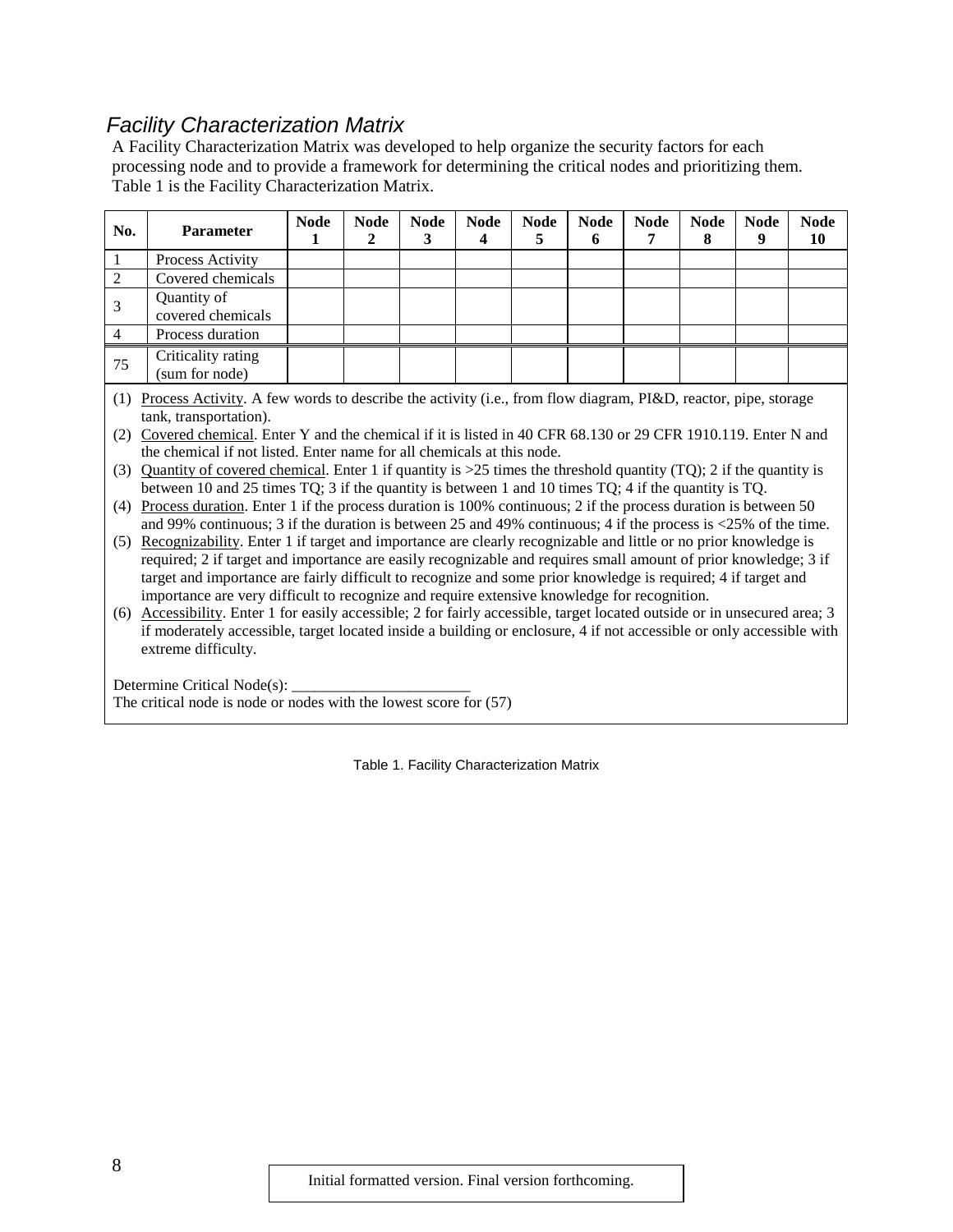#### *Process Flow Diagram*

A process flow diagram must be created for each reportable chemical that can be exploited to cause an undesired event. This type of diagram might already exist, however, as it might have been used in the Process Hazards Analysis (PHA) analysis to determine the critical nodes of operation. If so, it can be used for the vulnerability assessment (VA) as well.

Figure 3 provides an example Process Flow Diagram. The operational steps are divided into operation nodes; the operation nodes for each chemical must be reviewed against a set of security-related factors. These factors must be considered during all of the following states of operations: when the chemical is incoming, temporarily staged or stored; while in process, temporarily staged or stored awaiting shipment; and, when the chemical is being shipped out. A security hazard possibility may not exist during all operating nodes. As an example, a hazardous chemical that has already been converted to a nonhazardous material would not be a security hazard during an operating node. One way to determine which nodes provide a potential for the undesired event to occur (i.e., critical nodes) is to assess the attributes of each operational node. The factors that determine which nodes are critical are: what process activity is underway, the specific chemical, the quantity/form/concentration of the chemical, the potential for offsite release, and the accessibility and recognizability of the chemical. Figure 4 generically describes the operating nodes to be analyzed.



Figure 3. Example Process Flow Diagram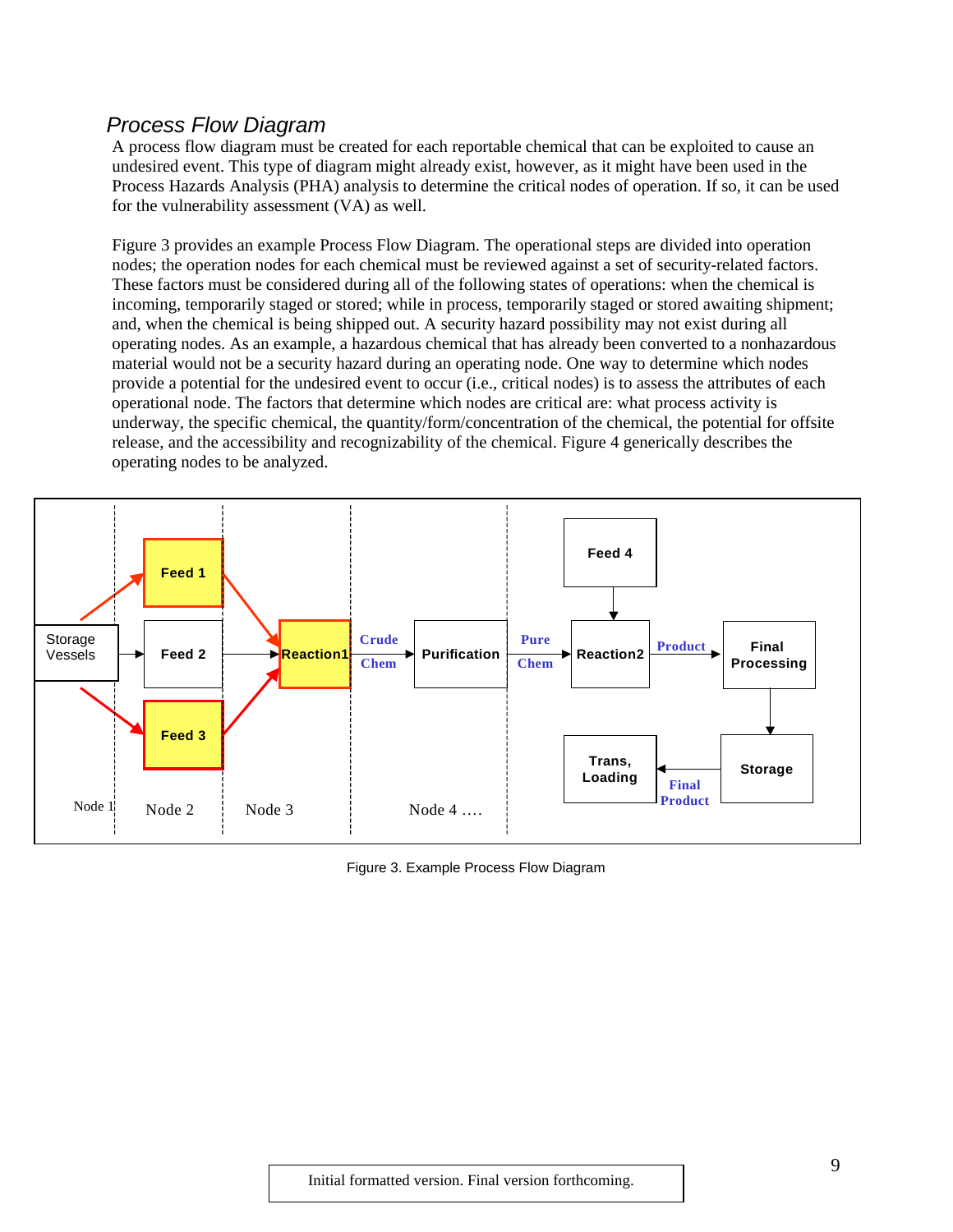

Figure 4. Operating Step Characterization

# *Process Control Flow Diagram*

An additional flow diagram may be developed for the process control system for each critical node. A generic control process flow diagram is provided in Figure 5. A generic process control is normally a closed cycle in which a sensor provides information to a process control software application through a communications system. Simplistically, the application determines if the sensor information is within the predetermined (or calculated) data parameters/constraints. The results of this comparison are fed to an actuator, which controls the critical component. This feedback may electronically control the component or may provide an indication for a manual action. This closed-cycle process has many checks and balances to ensure that it maintains a safe process. The investigation of how the process control can be subverted is very likely to be extensive because it is possible that part or all of the process control could be verbal instructions to an individual monitoring the process. It may also be fully computer controlled and automated, or may be a hybrid where only the sensor is automated and the action is a manual intervention. Further, some legacy control process systems may use prior generations of hardware and software while other process control systems are state-of-the-art.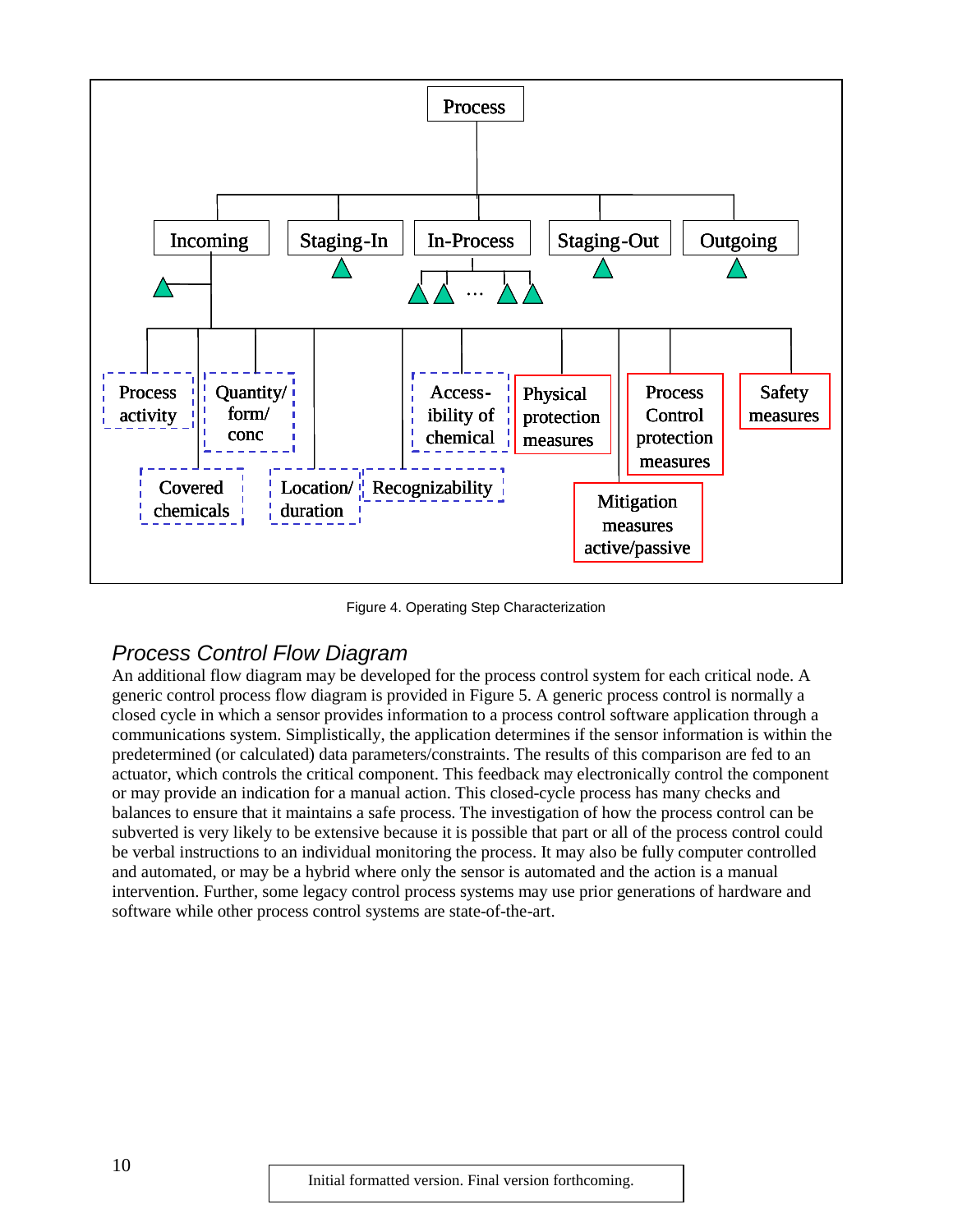

Figure 5. Generic control process

# *Customize Process Control Fault Tree*

The creation of a process control fault tree is highly recommended because it will help the team understand the process control system of the plant and will help the team develop scenarios in the system effectiveness analysis section of the methodology.

The facilitator and/or the process control manager should be responsible for creating the tree.

#### **4. Derive Severity Levels**

The severity of consequences for each undesired event must be derived. The severity table created for the PHA should be considered first. The severity of consequences from the PHA may need to be modified in light of a malevolent (rather than an accidental) event causing the consequences. Another source of severity of consequences is the results from the worst-case scenario and alternative-release scenario offsite-consequences analysis results. (Those results may also need to be modified.)

Table 2 provides example definitions of severity levels. For CFs which have to submit RMPs, they most likely will have a severity level 1. The example definitions below are likely most useful to CFs, which do not have to submit RMPs, which have decided to perform a VA. This table should be made site-specific because different CFs and communities may assign different severity levels to similar consequences. Each undesired event will be assigned a severity level based on the consequences defined by the severity level definition table. This severity value, S, will be used in the risk analysis.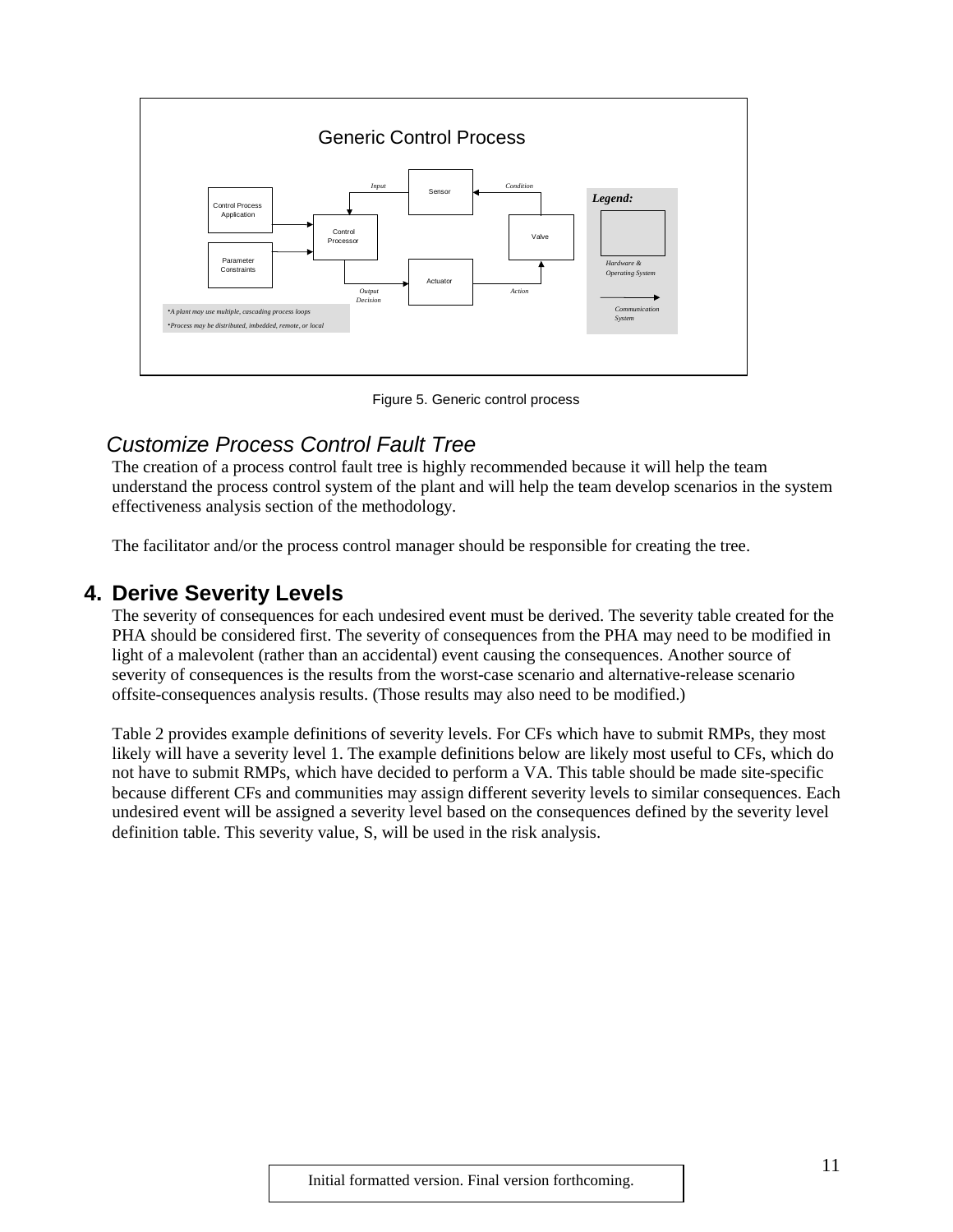|                | Severity Level                                                                                                                                                                                                                                                                     |
|----------------|------------------------------------------------------------------------------------------------------------------------------------------------------------------------------------------------------------------------------------------------------------------------------------|
|                | Potential for any of the following resulting from a chemical release, a<br>detonation, or an explosion: worker fatality(ies) public fatality(ies)<br>extensive property damage, disable facility for more than a month, major<br>environmental impacts, or evacuation of neighbors |
| $\overline{2}$ | Potential for any of the following resulting from a fire or major release:<br>nonfatal injuries, disabled unit for less than one month, shut down of road<br>or river traffic                                                                                                      |
| 3              | Potential for any of the following resulting from a release event: unit<br>evacuation, minor injuries, or minor off-site impact (i.e., odor)                                                                                                                                       |
| $\overline{4}$ | An operational problem that does not have potential to cause injury or a<br>reportable release with no off-site impact                                                                                                                                                             |

#### **Table 2. Severity Level Definition Table**

## **5. Threat Assessment**

**Threat** — Before a vulnerability assessment can be completed, a description of the threat is required. This description includes the type of adversary, tactics, and capabilities (number in the group, weapons, equipment, and transportation mode) associated with each threat. Also, information about the threat is needed to estimate the4 likelihood that the adversaries might attempt an attack.

**Defining the Threat**—A threat description specific for a site must be defined. The definition includes: the number of adversaries, their modus operandi, the type of tools and weapons they would use, and the type of events or acts they are willing to commit. It is important to regularly update a site's threat analysis, including when obvious changes in threat occur.

#### *Information Needed to Define Threat*

Although having accurate knowledge about the threat(s) is the goal of defining the threat, realistically that goal is very unlikely to be met. Therefore, judgments will have to be made in defining the threat, and the more complete the collection of available threat information is, the better the judgments are likely to be. The written definition of the threat(s) is called the design basis threat (DBT).

The type of information that is needed to describe a threat includes:

- type of adversary
- potential actions of the adversary
- motivations of the adversary
- capabilities of the adversary

Adversaries are generally divided into three types: outsiders, insiders, and outsiders in collusion with insiders. Outsiders might include terrorists, criminals, extremists, gangs, or vandals. Insiders might include hostile employees; employees forced into cooperating with a criminal by blackmail or threats of violence to them or their families; a psychotic; or possibly an employee who is a criminal.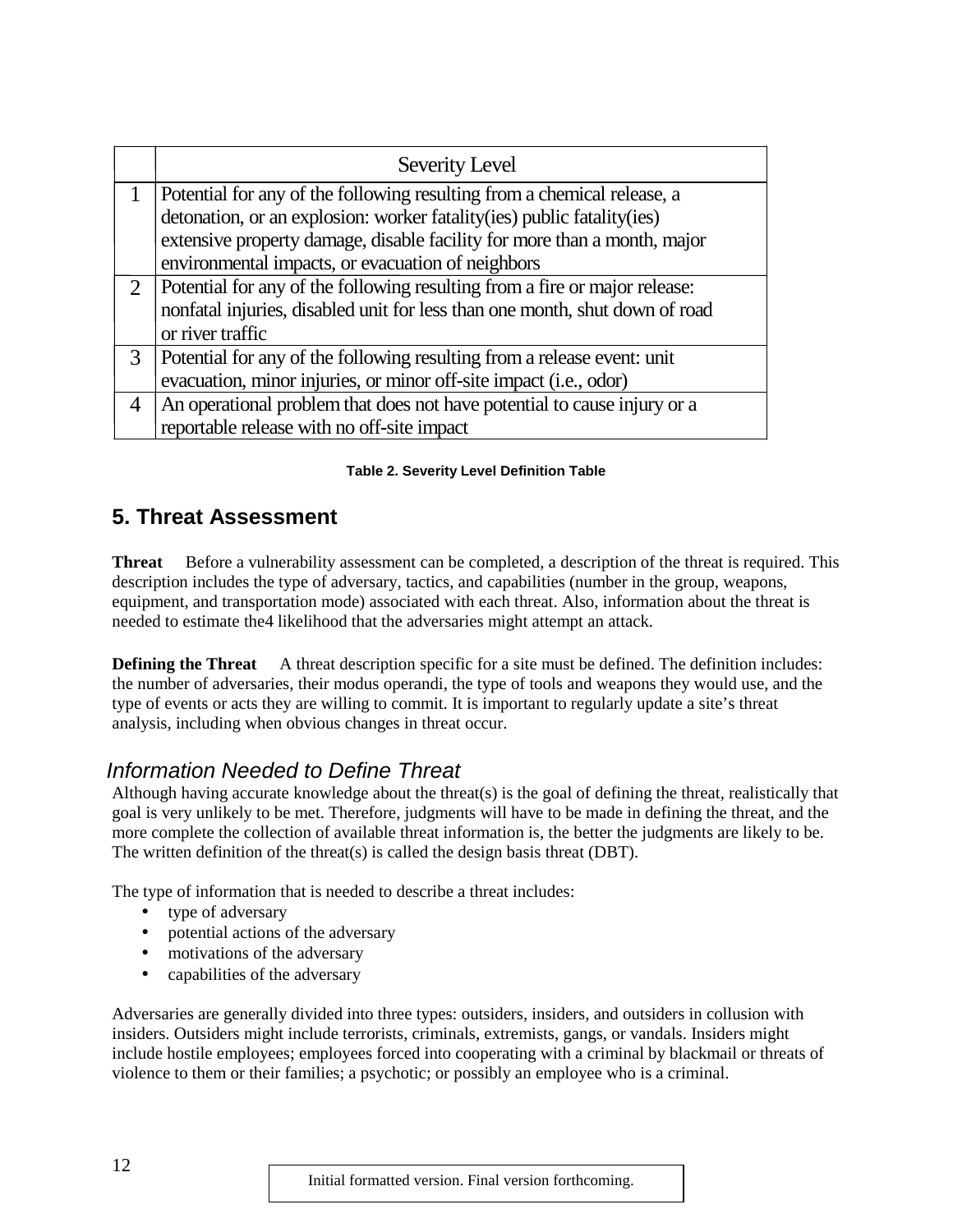A discussion of the potential actions of the adversary includes what sorts of crimes these various adversaries are interested in and capable of carrying out and which of these crimes are of concern to the specific site. Examples would be theft, destruction, violence, or bombing.

Knowing the possible motivation of the adversary can provide valuable information. Motivations that might prompt potential adversaries to undertake criminal actions can be grouped into three broad categories: ideological, economic, and personal. Ideological motivations are those linked to a political or philosophical system. They would include those of political terrorists, extremists, and radical environmentalists. Economic motivations obviously would involve a desire for financial gain. Criminals generally view theft for ransom, sale, or extortion purposes. Personal motivations pertain to the special situations of specific individuals. Personal reasons for committing a crime could range from those of the hostile employee with a grievance against an employer or coworker to those of the psychotic individual.

The capability of the potential adversary is an important concern to the designer of a physical protection system. The number of attackers to be defended against has always been a question of important concern, but it is also valuable to know how the adversary might be armed. The adversary may have weapons and explosives of different kinds. Other factors that describe adversary capabilities include a description of the adversary's tools and equipment, their means of transportation (truck, helicopter, ultralight, radiocontrolled vehicle), extent of technical skills and experience, how much information gathering they do, and whether they might have insider assistance.

#### *Information Collection*

The types of organizations that may be contacted during the development of a DBT include local, state, and federal law enforcement (to include searching source material), and related intelligence agencies. Local authorities should be able to provide reports on the type of criminal activities that are occurring and analytical projections of future activities. As an example, a special interest group may have previously only demonstrated at a facility, but recently may have announced plans to commit acts of sabotage that would disrupt normal operations.

A review should be conducted for past incident reports associated with the site, from local periodicals, professional journals, the Internet, and from other related material.

Employee data should also be reviewed because employees may present an insider threat. The review should include the following:

- the number of personnel at the facility and types of positions
- employee numbers versus the number of contractors, visitors, and vendors
- any problems that may have occurred with either direct or contract employees (e.g., domestic violence problems, union disputes, downsizing)

An example of the result of the information collection is shown in Table 3. This threat information is used later to develop adversary scenarios and to estimate protection system effectiveness.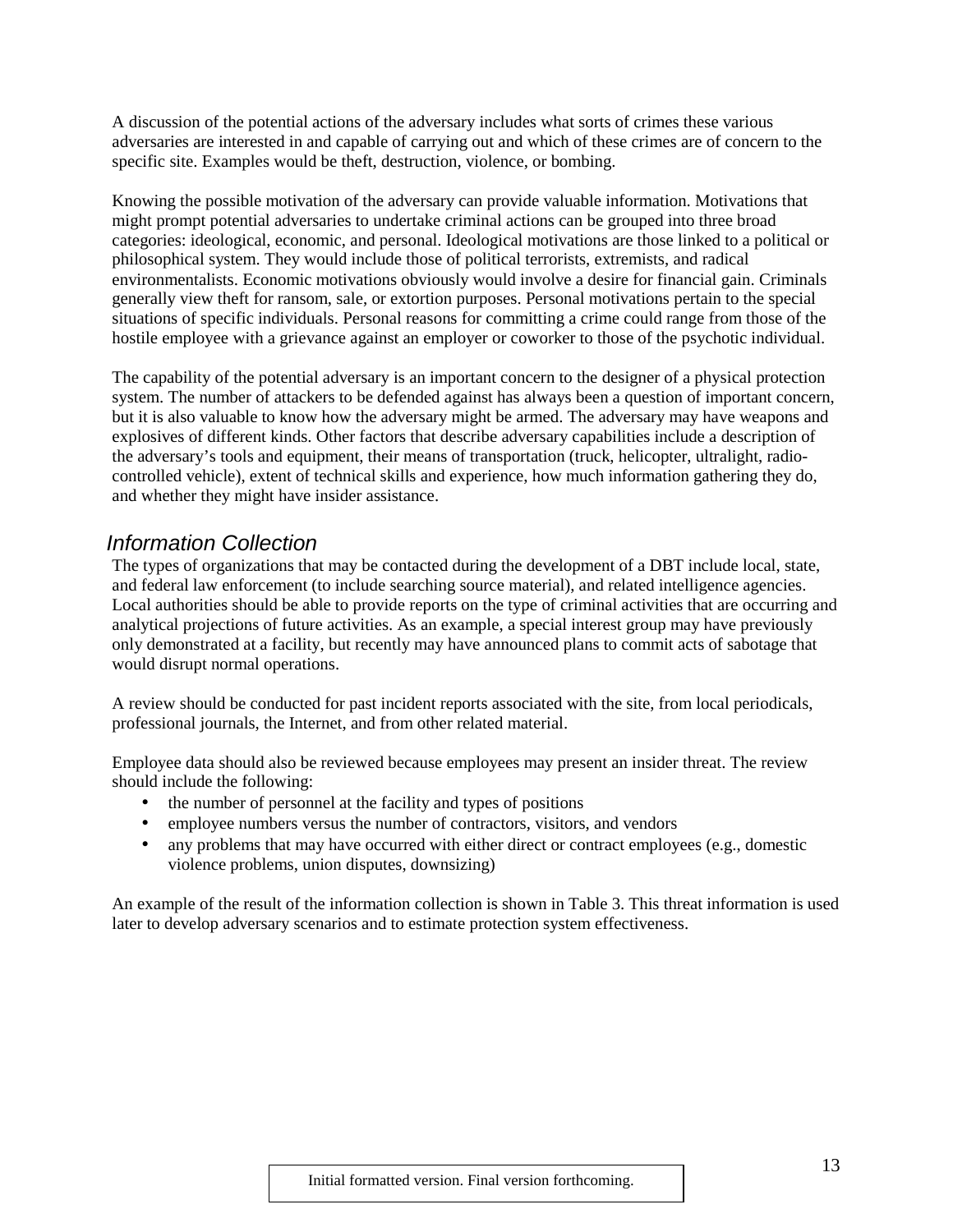| <b>Type of Adversary</b>                                           | <b>Number</b> | Equipment                                           | <b>Vehicles</b>                  | <b>Weapons</b>                         | <b>Tactics</b>                                            |
|--------------------------------------------------------------------|---------------|-----------------------------------------------------|----------------------------------|----------------------------------------|-----------------------------------------------------------|
| <b>Terrorist Outsider</b><br>(May include an<br>insider colluding) | $2 - 3$       | Hand and<br>power tools,<br>body armor,<br>chem/bio | 4x4, ATV,<br>pickup,<br>aircraft | Handguns,<br>automatics,<br>explosives | Cause<br>catastrophic<br>event, theft                     |
| Criminal                                                           | $2 - 3$       | Hand tools,<br>body armor                           | Foot, truck,<br>aircraft         | Handgun,<br>explosives                 | Extortion, theft                                          |
| <b>Extremists</b>                                                  | $5 - 10$      | Signs,<br>chains, locks,<br>hand tools              | Car, bus                         | No weapons                             | Protest, civil<br>disobedience,<br>damage/<br>destruction |
| Insider                                                            | Single        | Onsite<br>equipment                                 | Car, pickup,<br>4x4              | Handguns,<br>automatics,<br>explosives | Destruction.<br>violence, theft                           |
| Vandal                                                             | $1 - 3$       | Paint                                               | Car, pickup                      | Hunting rifle                          | Random<br>shooting,<br>tagging                            |

Likelihood of Attack, L<sub>A</sub> —After the threat spectrum has been described, the information can be used together with statistics of past events and site-specific perceptions of threats to categorize threats in terms of likelihood that each would attempt an undesired event. The Department of Defense (DoD) standard definitions [Henry Shelton 1998] were modified for use in categorizing the threats against CFs. The modified standard definitions are shown in Table 4.

|   | Likelihood of Attack                                                                   |
|---|----------------------------------------------------------------------------------------|
|   | Threat exists, is capable, has intent or history, and has targeted the facility.       |
| 2 | Threat exists, is capable, has intent or history but has not targeted the facility.    |
| 3 | Threat exists and is capable, but has no intent, history or targeting of the facility. |
| 4 | Threat exists, but not capable of causing undesired event.                             |

Table 4. Example Level of Likelihood of Attack, LA, Definition Table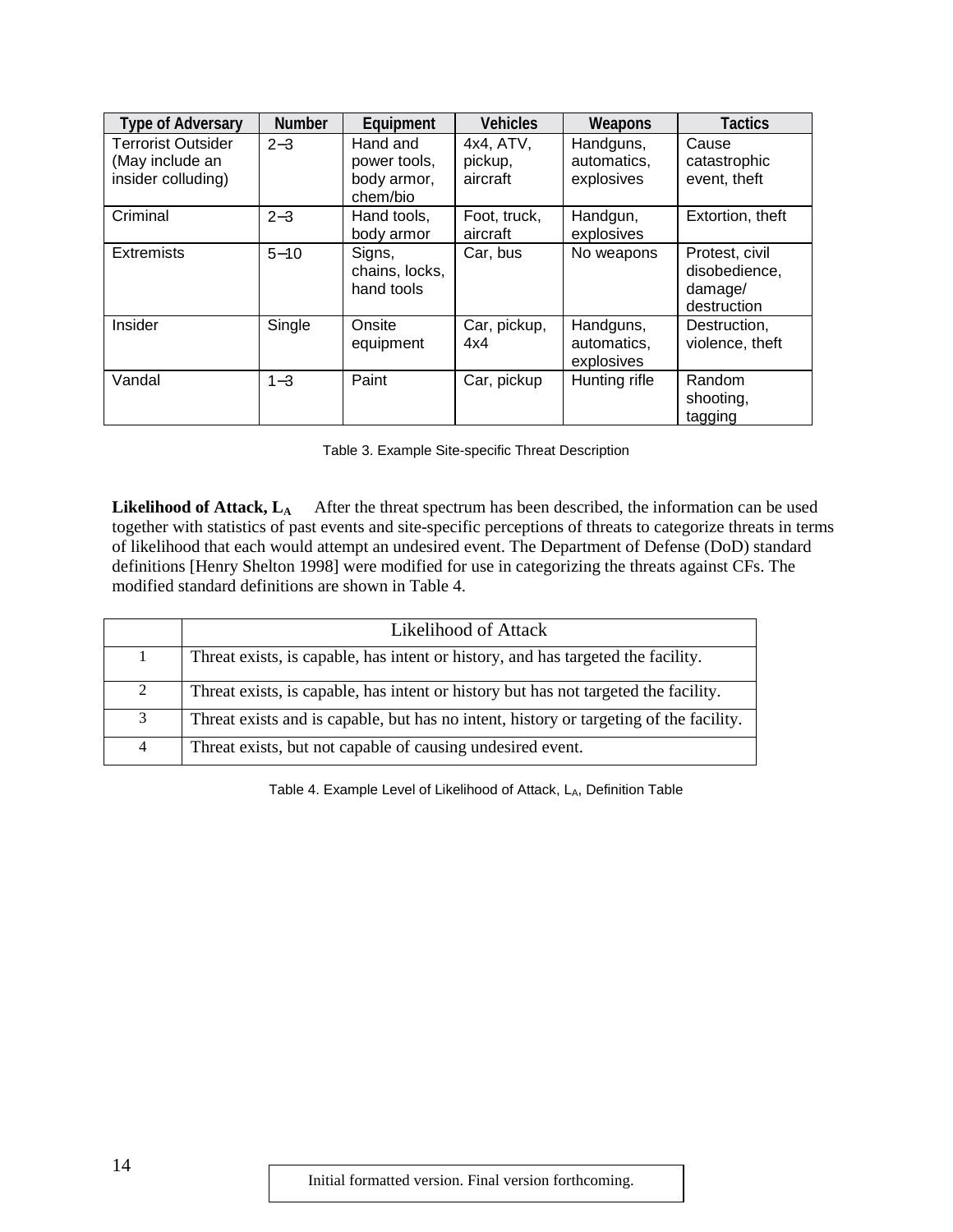# **6. Priority Cases**

After severity levels have been determined for each undesired event and likelihood of attack levels have been determined for each adversary group for each undesired event, the values are used to derive the  $L_s$ values. These values are obtained from a ranking matrix of likelihood of attack,  $L_A$ , versus severity, S, for each undesired event/adversary group. The facilitator should develop the likelihood and severity,  $L_s$ , ranking matrix. An example of a matrix is provided in Table 5. Using this table, for example, if an adversary group has a level 2 likelihood of attack for a specific undesired event, and that undesired event has a severity level of 3, the likelihood and severity level, L<sub>S</sub>, would be given a value of level 3. Priority cases would be those undesired event/adversary group pairs with a likelihood and severity,  $L_s$ , value less than 4 or some other value chosen by a CF. These cases are the priority cases which should be analyzed further for protection system effectiveness.

| $\mathbf{L}_\text{S}$   | ${\bf S}$  |              |                  |                          |   |  |  |  |
|-------------------------|------------|--------------|------------------|--------------------------|---|--|--|--|
|                         |            | $\mathbf{1}$ | $\boldsymbol{2}$ | $\mathfrak{Z}$           | 4 |  |  |  |
|                         | 1          | 1            | 1                | $\sqrt{2}$               | 4 |  |  |  |
| $\mathbf{L}_\mathrm{A}$ | $\sqrt{2}$ | 1            | $\boldsymbol{2}$ | $\mathfrak{Z}$           | 4 |  |  |  |
|                         | 3          | $\sqrt{2}$   | 3                | $\overline{\mathcal{L}}$ | 4 |  |  |  |
|                         | 4          | 3            | 4                | 4                        | 4 |  |  |  |

Table 5. Example Likelihood and Severity Priority Ranking Matrix

# **7. Analysis Preparation**

To prepare for the site protection system effectiveness analysis, background information should be assembled. This information should include site drawings, the PHA, physical protection system (PPS) features, and process control information. Information worksheets have been developed to provide a systematic means to collect site information needed for the effectiveness analysis and for later use in documentation.

#### *Physical Protection System*

An effective security system must be able to detect the adversary and delay the adversary long enough for a response force to arrive and neutralize the adversary before the mission is accomplished. In particular, an effective protection system provides effective:

- detection
- delay
- response

These security system functions (detection, delay, and response) must be integrated to ensure that the adversary threat is neutralized before the mission is accomplished.

**DETECTION,** the first required function of a protection system, is the discovery of adversary action and includes sensing covert or overt actions. In order to discover an adversary action, the following events must occur: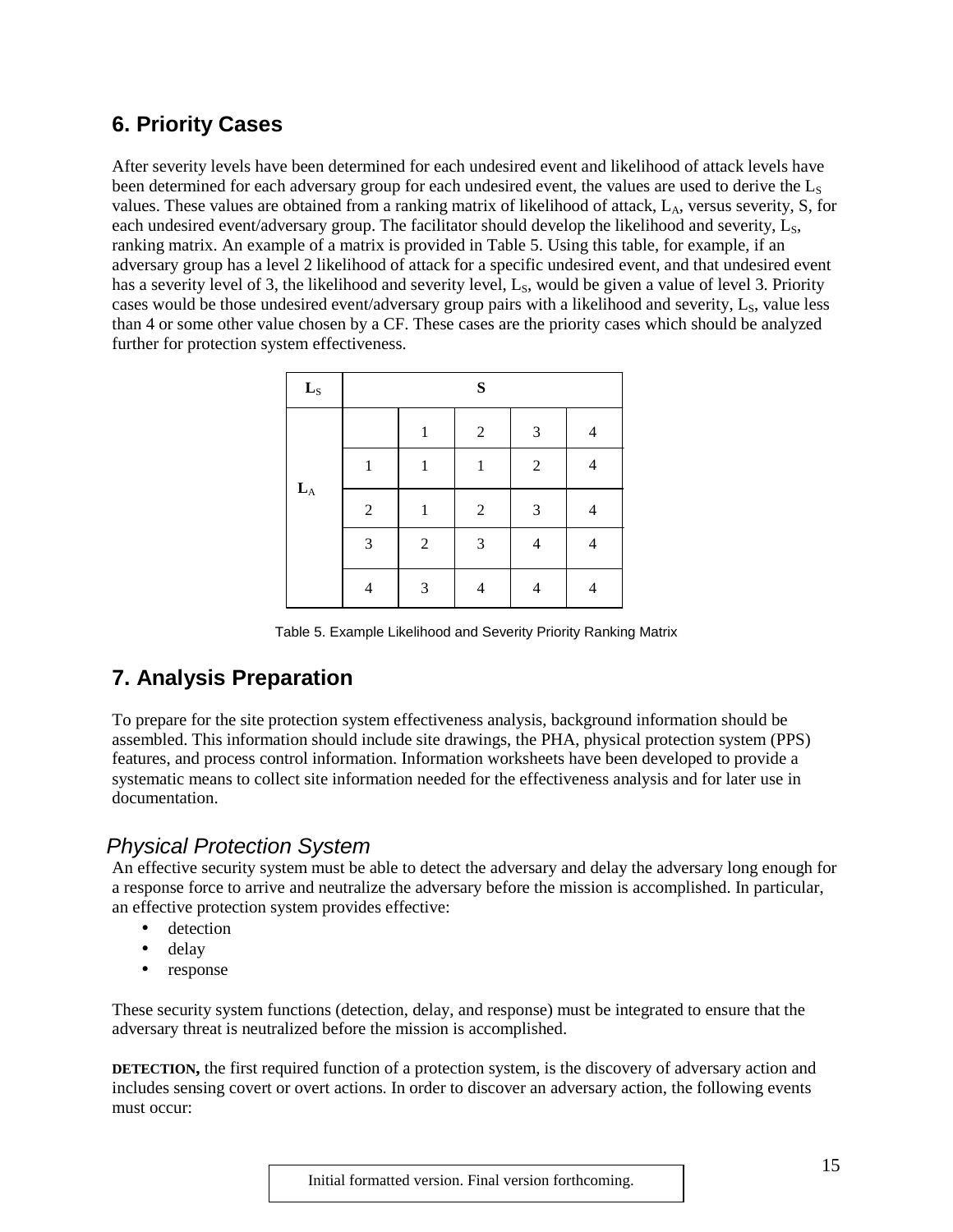- sensor (equipment or personnel) reacts to an abnormal occurrence and initiates an alarm
- information from the sensor and assessment subsystems is reported and displayed
- someone assesses information and determines the alarm to be valid or invalid

Methods of detection include a wide range of technologies and personnel. Entry control—a means of allowing entry of authorized personnel and detecting the attempted entry of unauthorized personnel and contraband—part of the detection function of physical protection. Entry control works best when entry control through several layers of protection, which surround targets of malevolent attacks, is required. Entry control to various layers of the system should be designed to filter and reduce the population that has access as they approach targets. Only those individuals who need direct access to the target should be allowed through the final entry control point. Searching for metal (possible weapons or tools) and explosives (possible bombs or breaching charges) is required for high-security areas. This may be accomplished using metal detectors, x-ray (for packages), and explosive detectors. Security personnel also can accomplish detection. Security personnel at fixed posts or on patrol may serve a vital role in detecting an intrusion. Other personnel can contribute to detection if they are trained in security concerns and have a means to alert the security force in the event of a problem.

An effective detection alarm assessment system provides two types of information associated with detection: 1) information about whether the alarm is a valid alarm or a nuisance alarm, and 2) details about the cause of the alarm. The effectiveness of the detection function is measured both by the probability of sensing adversary action and the time required for reporting and assessing the alarm.

**DELAY,** the second required function of a protection system, impedes adversary progress. Delay can be accomplished by fixed or active barriers, (e.g., doors, vaults, locks) or by sensor-activated barriers (e.g., dispensed liquids, foams). Entry control, to the extent it includes locks, may also be considered a delay factor in some cases. The security force can be considered an element of delay if they are in fixed and well-protected positions.

The measure of delay effectiveness is the time required by the adversary (after detection) to bypass each delay element.

**RESPONSE**, the third requirement of protection systems, comprises actions taken by the security response force (usually on-site security personnel or local law enforcement officers) to prevent adversarial success. Response consists of interruption and neutralization. Interruption is defined as the response force arriving at the appropriate location to stop the adversary's progress. It includes the communication to the response force of accurate information about adversarial actions and the deployment of the response force. The effectiveness measures for response communication are the probability of accurate communication and the time required to communicate with the response force. Neutralization is the act of stopping the adversary before the goal is accomplished. The effectiveness measures for neutralization are security police force equipment, training, tactics, cover capabilities, and engagement effectiveness.

The measure of response effectiveness is the time between receipt of a communication of adversarial actions and the interruption and neutralization of the action. In addition to the PPS elements described above, an effective PPS has several specific characteristics.

A well designed PPS will include the following:

- protection-in-depth
- minimum consequence of component failure
- balanced protection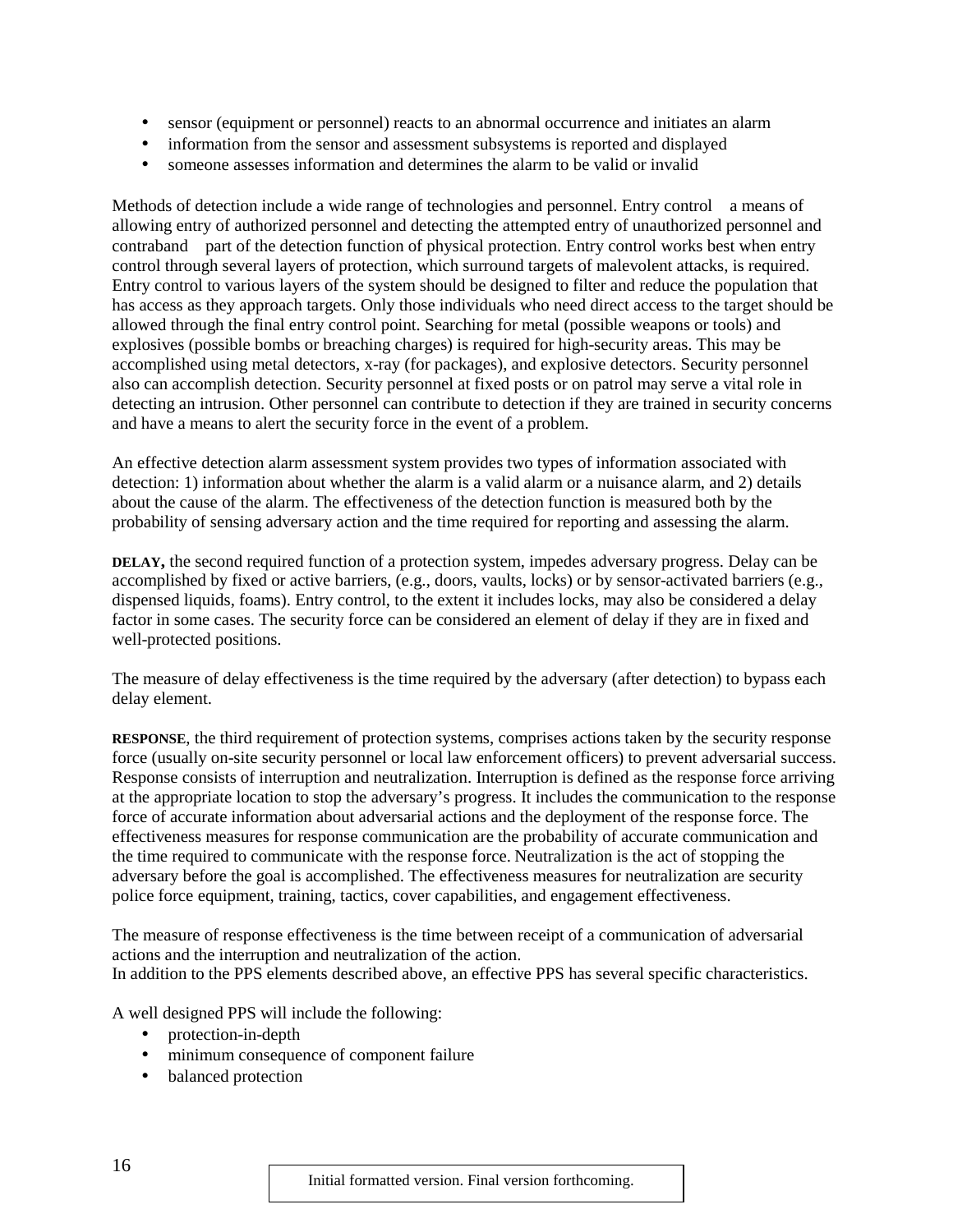#### *Protection-in-Depth*

Protection-in-depth means that an adversary should be required to avoid or defeat several protective devices in sequence to accomplish the goal. For example, an adversary might have to penetrate three separate barriers before gaining entry to a process control room. The times required to penetrate each of these barriers may not necessarily be equal, and the effectiveness of each may be quite different, but each will require a separate and distinct act as the adversary moves along the planned path.

# *Minimum Consequence of Component Failure*

It is unlikely that a complex system will ever be developed and operated that does not experience some component failure during its lifetime. Causes of component failure in a PPS are numerous and can range from environmental factors (which may be expected) to adversary actions beyond the scope of the threat used in the system design. Although it is important to know the cause of component failure to restore the system to normal operation, it is more important that contingency plans are provided so the system can continue to operate.

#### *Balanced Protection*

Balanced protection implies that no matter how adversaries attempt to accomplish their goals, they will encounter effective elements of the PPS. For a completely balanced system, the minimum time to penetrate each of these barriers would be equal, and the minimum probability of detecting penetration of each of these barriers should be equal. However, complete balance is probably not possible or desirable. There is no advantage to over-designing a PPS.

Additionally, all of the hardware elements of the system must be installed, maintained, and operated properly. Further, the procedures of the PPS must be compatible with the facility procedures. Security, safety, and operational objectives must be accomplished at all times.

#### *Determination of LAS*

As discussed above, an effective PPS should be able to prevent an undesired event from occurring (by neutralizing the adversary) with a high degree of confidence. The likelihood of adversary success is the complement of PPS effectiveness. If protection system effectiveness is high, the likelihood of adversary success is low. Conversely, if the PPS effectiveness is low, then the likelihood of adversary success is high. Thus,  $L_{AS}$  is derived directly from estimations of the PPS effectiveness. Table 6 provides an example of a definition table for the levels of likelihood of adversary success,  $L_{AS}$  based on estimations of PPS effectiveness.

The facilitator should develop a definition table for the levels of likelihood of adversary success for the physical protection system that is specific for the site.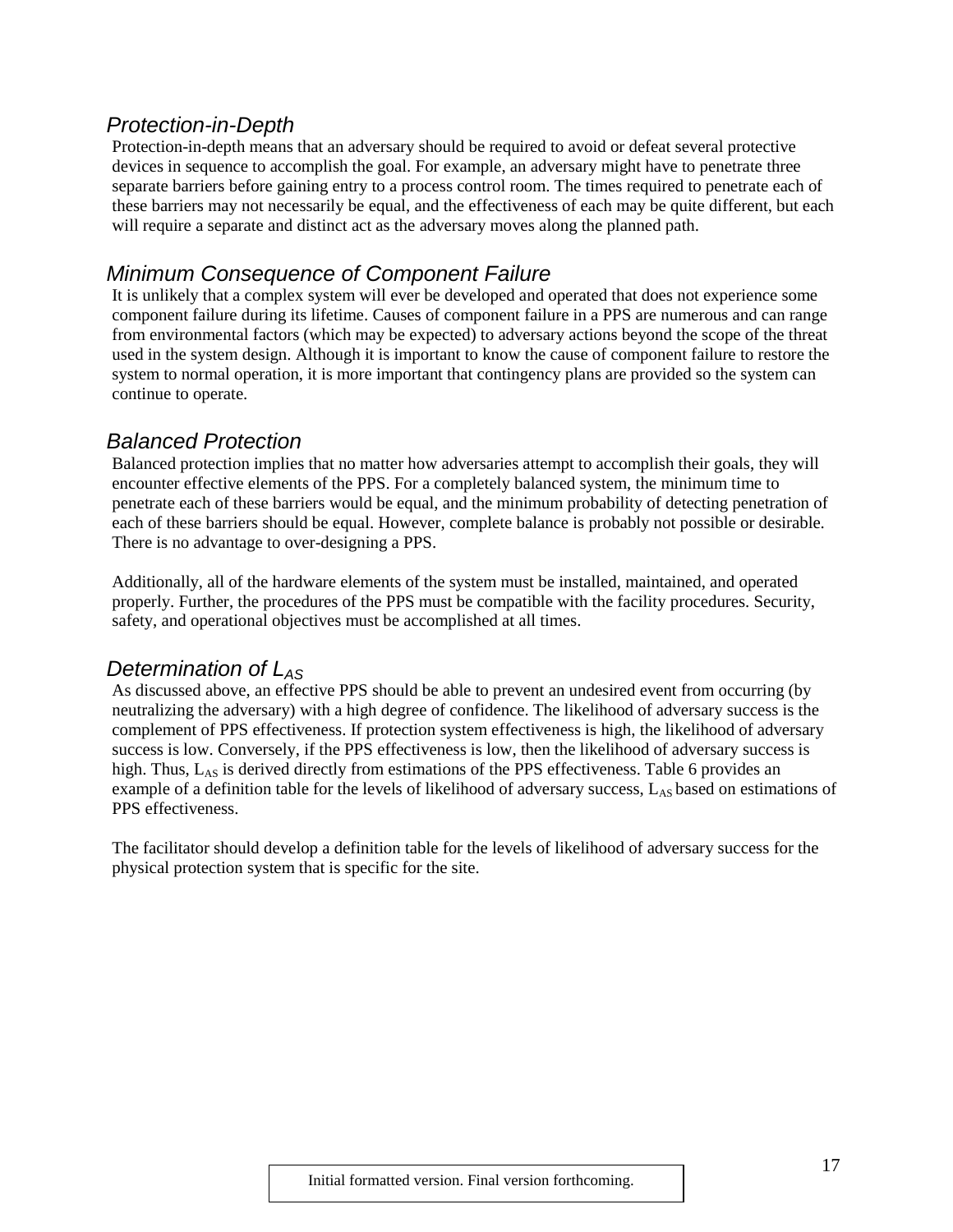|                | Likelihood of Adversary Success, LAS                                                    |
|----------------|-----------------------------------------------------------------------------------------|
|                | Protection system features are nonexistent (catastrophic event expected to occur)       |
|                | Protection system features are judged to provide low level of protection                |
| 3              | Protection system features are judged to provide medium level of protection             |
| $\overline{4}$ | Protection system features are judged to provide high level of protection (catastrophic |
|                | event prevented)                                                                        |

Table 6. Example Definition Table for Likelihood of Adversary Success With Respect to Physical Protection Effectiveness

## *Protection System for Process Control*

Only an overview of the process control systems at CFs was completed in conjunction with the project that developed the prototype CF VAM. Consequently, the protection system analysis for process control systems is quite abbreviated and should not be considered a complete analysis procedure.

An effective protection system for process control protects all of the critical functions of the system and their respective interfaces. These critical functions may include:

- communications
- commercial hardware and software
- application software
- parameter data
- support infrastructure, e.g., power, HVAC

If any one of these functions is not adequately protected, the adversary could exploit that function to use the process control system to cause the undesired event. In the worst-case scenario, the adversary would not even have to come onsite to cause the undesired event to occur. Table 7 provides an example definition table for likelihood of adversary success, LAS, with respect to process control protection. Again, protection system effectiveness is the complement of likelihood of adversary success.

|                         | Likelihood of Adversary Success, LAS                                                       |
|-------------------------|--------------------------------------------------------------------------------------------|
|                         | Ineffective or no protection features for communications, commercial hardware and          |
|                         | software, application software, parameter data, and support infrastructure for the process |
|                         | control system.                                                                            |
| $\overline{2}$          | Some protective measures exist for communications, commercial hardware and software,       |
|                         | application software, parameter data, and support infrastructure for the process control   |
|                         | system.                                                                                    |
| 3                       | Major protective measures exist for communications, commercial hardware and software,      |
|                         | application software, parameter data, and support infrastructure for the process control   |
|                         | system.                                                                                    |
| $\overline{\mathbf{4}}$ | Significant and complete protective measures exist for communications, commercial          |
|                         | hardware and software, application software, parameter data, and support infrastructure    |
|                         | for the process control system.                                                            |

Table 7. Example Definition Table for Likelihood of Adversary Success with Respect to Protection for Process Control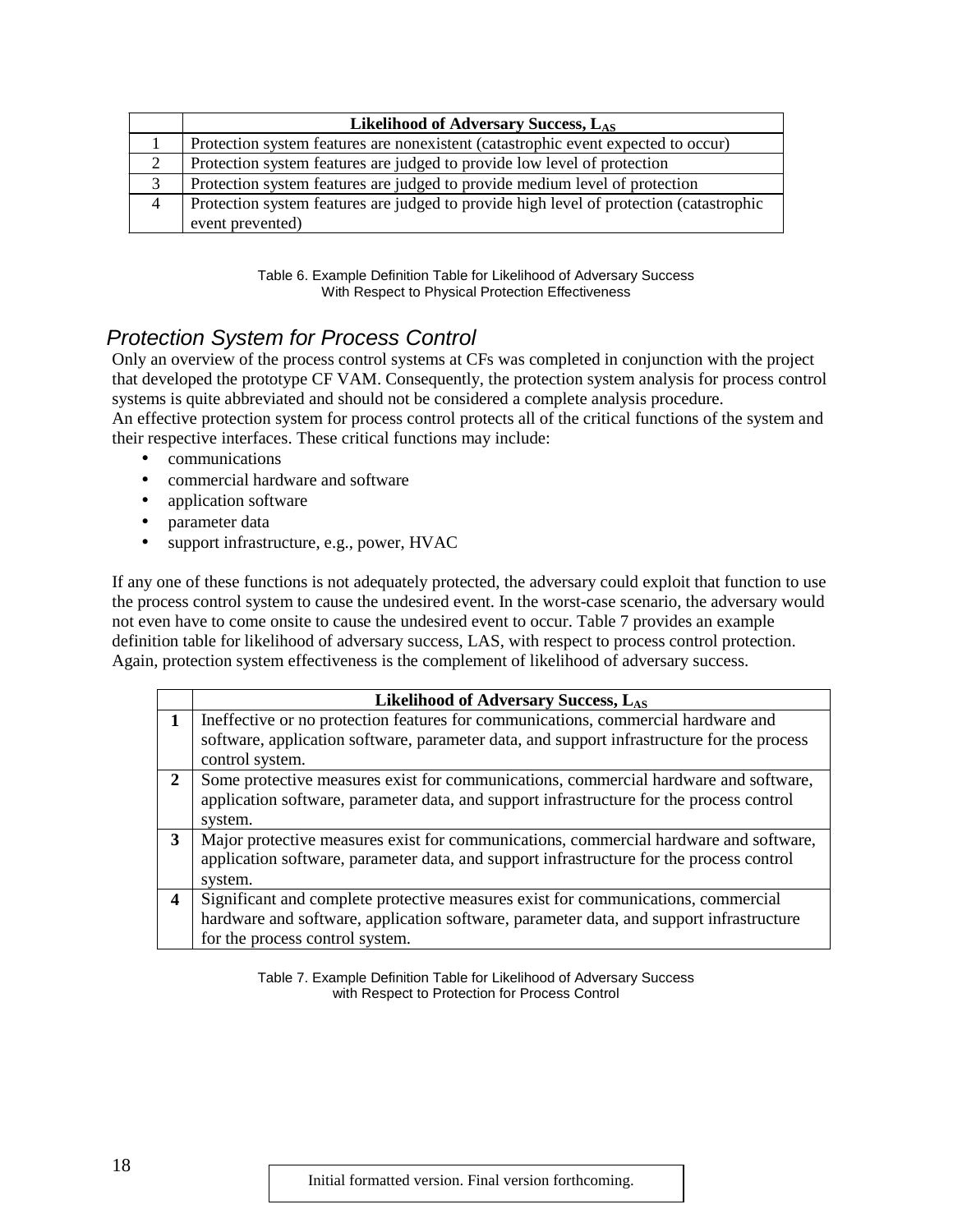The final step of preparing for the system effectiveness analysis is the establishment of the priorityranking matrix for likelihood of attack and severity,  $L_s$ , and likelihood of adversary success,  $L_{AS}$ . The completed matrix will later be used to estimate risk levels. Table 8 provides an example of the priorityranking matrix, which combines likelihood of attack and severity with likelihood of adversary success.

| <b>Risk</b>           | $\mathbf{L}_{\mathrm{AS}}$ |                |                  |                  |   |  |  |
|-----------------------|----------------------------|----------------|------------------|------------------|---|--|--|
|                       |                            | 1              | $\boldsymbol{2}$ | $\mathfrak{Z}$   | 4 |  |  |
|                       | 1                          |                |                  | $\boldsymbol{2}$ | 4 |  |  |
| $\mathbf{L}_\text{S}$ | $\sqrt{2}$                 |                | $\boldsymbol{2}$ | 3                | 4 |  |  |
|                       | 3                          | $\overline{2}$ | 3                | 4                | 4 |  |  |
|                       | 4                          | 3              |                  | 4                | 4 |  |  |

Table 8. Example Risk Priority Ranking Matrix

#### *Mitigation*

In the case that the undesired event cannot be prevented by the protection system and system effectiveness is still low, risk might be reduced by mitigation features that reduce consequences, and thus reduce risk. Mitigation features could range from sensors that cause systems to shut down and assume a fail-safe condition if a problem is detected to early warning systems to alert first responders*.* Mitigation measures may be disabled by adversaries.

# **8. Site Survey**

The information, drawings, and worksheets that were assembled and completed by the facilitator should be reviewed by the entire team for accuracy and validation, in preparation for the system effectiveness analysis step that follows. A walk-through survey of the site should be completed with special emphasis on verifying critical process node and target information.

# **9. System Effectiveness Analyses**

Estimating system effectiveness means judging whether the protection features of the facility are adequate to prevent the undesired event from occurring. For each critical node, two or more estimates of protection system effectiveness will be made: one or more for the physical protection system, and one for the protection system for process control. For the physical protection system, the first estimate will be estimating the effectiveness of the system to prevent the undesired event. If the undesired event cannot be prevented, another estimate will be made for the effectiveness of the system to detect and reduce or mitigate the consequences of the undesired event so that the event is not catastrophic.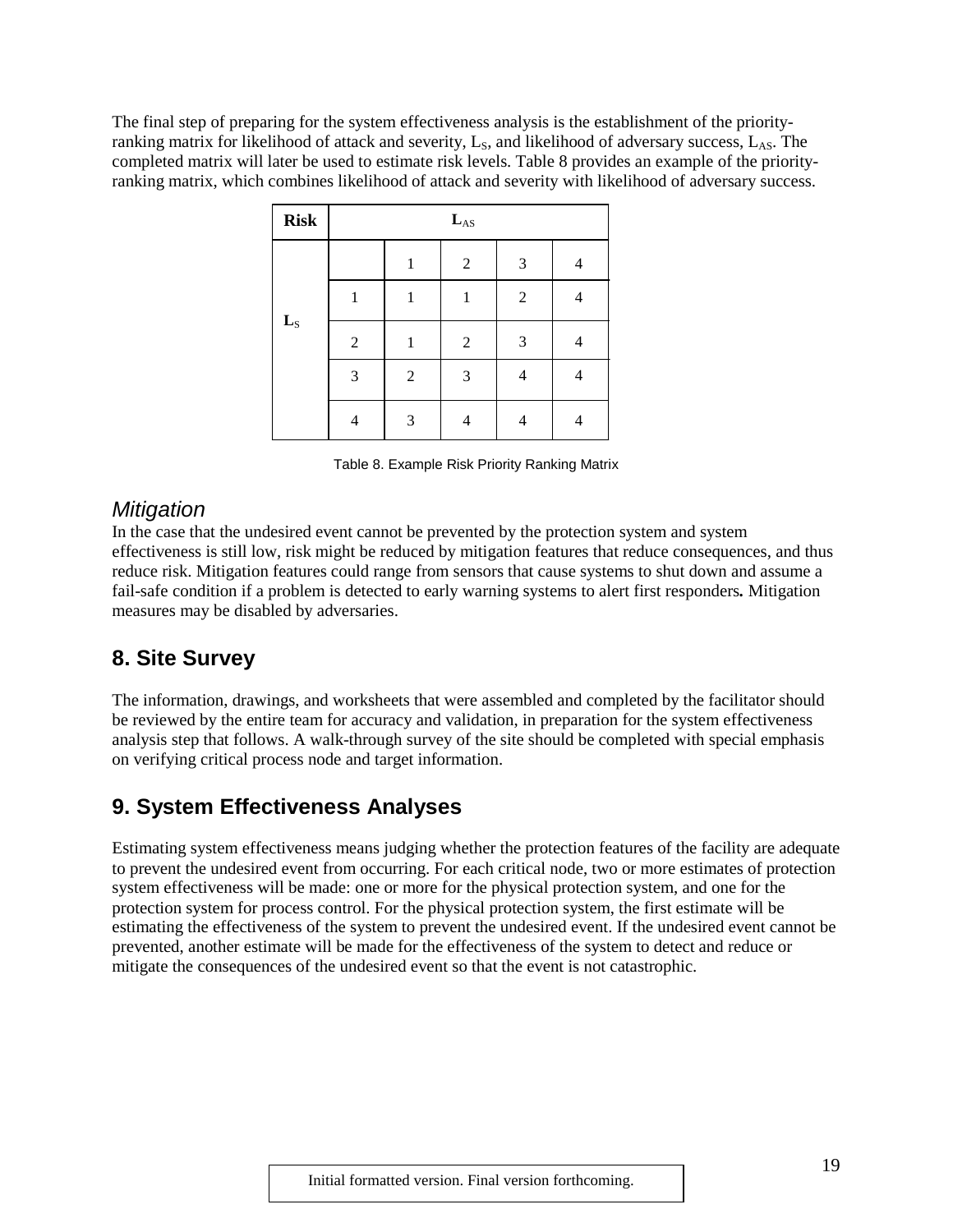For each undesired event/adversary group, the steps for estimating physical protection system effectiveness are:

- 1. specifying the most vulnerable adversary scenario—a physical path
- 2. listing the protection features of the facility to protect against the scenario
- 3. determining a likelihood of adversary success level for the scenario from the definition table for physical protection (Table 6)

For each undesired event/adversary group, the steps for estimating process control protection system are:

- 1. specifying the most vulnerable adversary scenario---process control path
- 2. listing the protection features for the process control system against the scenario
- 3. determining a likelihood of adversary success level for the scenario from the definition table for process control protection (Table 7)

## *Most Vulnerable Adversary Scenario – Physical Path*

Team members will use on-site data and their own knowledge and experience to determine the most vulnerable adversary scenarios. The first step in determining scenarios is to consider adversary strategies. The most vulnerable strategy from the protection system perspective is the adversary strategy of choice to accomplish the undesired event. Team members' opinions—based on knowledge of the site, operations, and the existing protection system features—will determine the selection of the most vulnerable strategy.

Several factors must be considered in determining the most vulnerable strategy:

- protection system weaknesses noted on data collection worksheets and the site survey
	- o least-protected system features (detection, delay, response/mitigation)
	- o easiest system features to defeat
	- o worst consequence results
- facility operating states that the adversary could use to an advantage
	- o emergency conditions
	- o no personnel on-site
	- o inclement weather

After the most vulnerable adversary strategies for each undesired event have been established, adversary paths to the critical assets to cause the undesired event are considered. For the physical paths, site layout drawings may help summarize all of the possible adversary paths from offsite the facility into the critical assets. Figure 6 illustrates an example layout drawing showing possible adversary paths.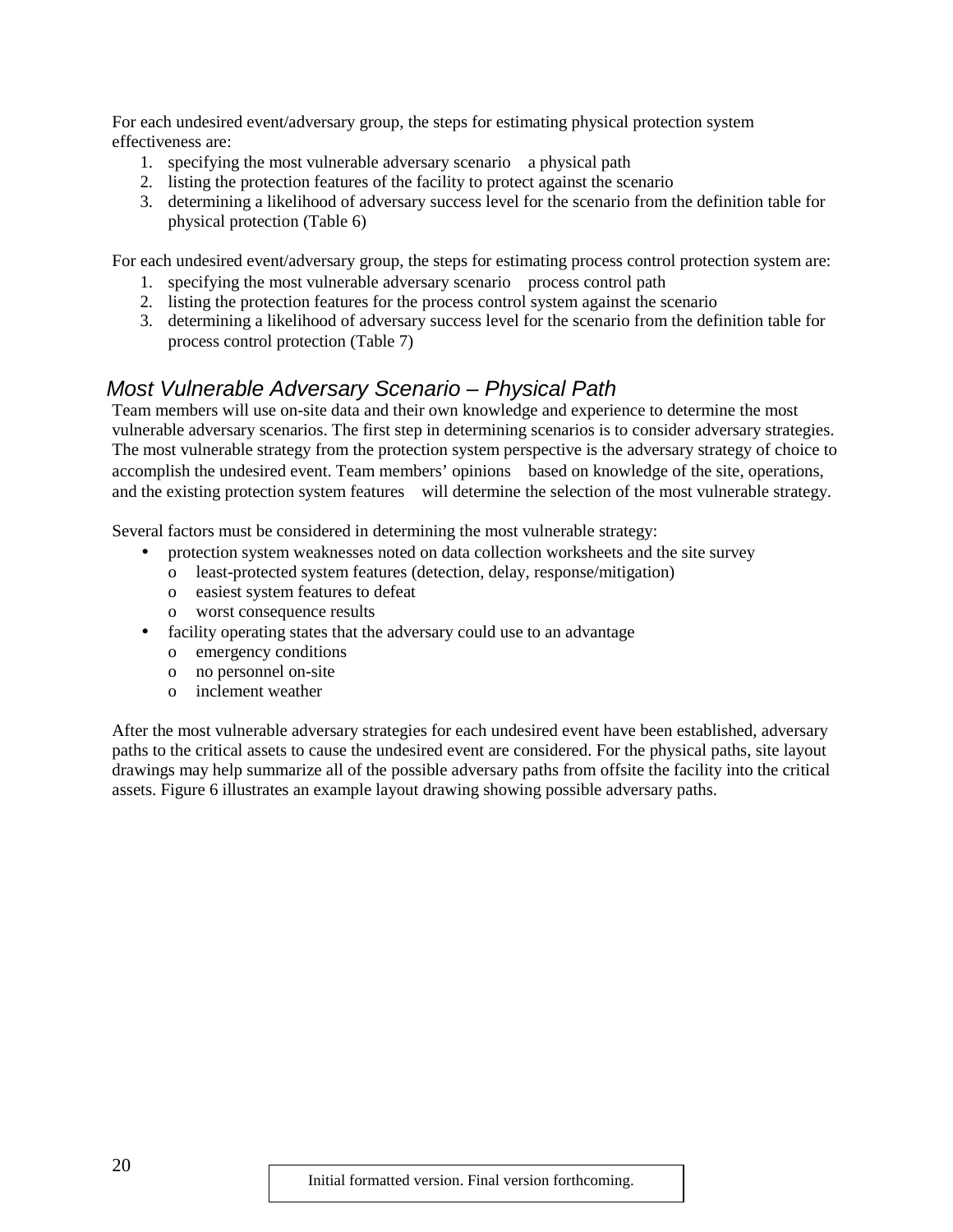

Figure 6. Example adversary paths

The adversary sequence diagram (ASD), which models the physical protection system at a facility, is another way to consider all of the physical adversary paths into a facility. It identifies paths that adversaries can follow to accomplish sabotage or theft. ASDs help prevent overlooking possible adversary paths and, when considering protection system upgrades, ASDs help select upgrades that affect the most adversary paths. Figure 7 provides an ASD for the example facility of Figure 6. The most vulnerable adversary path is used to measure the effectiveness of the physical protection system.



Figure 7. ASD for example facility

From the postulated most vulnerable strategies and physical paths noted, the team should specify a mostvulnerable adversary scenario. If necessary, more than one scenario can be analyzed. The scenario(s) will be used to determine protection system effectiveness.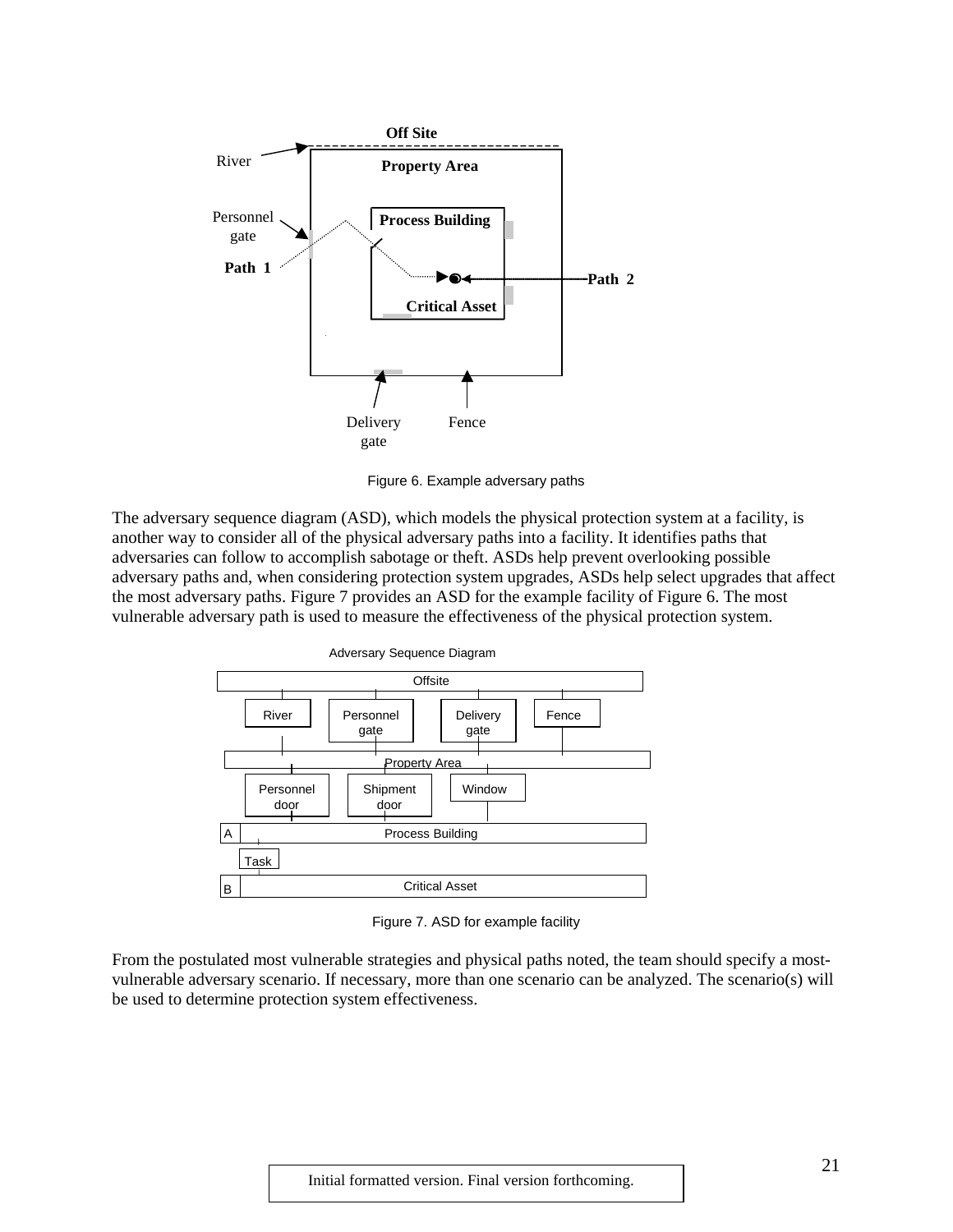## *Physical Protection Features for Scenario*

The features of the facility that support the functions of detection, delay, response, and mitigation that could affect the outcome of the adversary scenario should be noted. Any safety features that could affect the outcome should also be noted. The information about features can be taken from the facility worksheets, the characterization matrix, and facility knowledge. Table 9 describes an example adversary scenario and lists site features for each system function.

|  |  |                                                                             | Most Vulnerable Scenario: Adversary climbs over property fence, enters process building |
|--|--|-----------------------------------------------------------------------------|-----------------------------------------------------------------------------------------|
|  |  | via rollup doors (open), traverses to critical asset and destroys equipment |                                                                                         |

| <b>Detection Features</b>                                                                          | <b>Delay Features</b>                                              | <b>Response Features</b>                                                                      | Mitigation/<br><b>SafetyFeatures</b> |
|----------------------------------------------------------------------------------------------------|--------------------------------------------------------------------|-----------------------------------------------------------------------------------------------|--------------------------------------|
| Security officer at<br>personnel<br>entrance<br>Camera<br>surveillance of<br>building<br>perimeter | Property fence $-6$<br>foot chain link<br>Standard doors/<br>locks | Local law<br>enforcement can<br>respond in 30<br>minutes<br>Personnel during<br>working hours | Process safety<br>controls           |
| Personnel during<br>working hours                                                                  |                                                                    |                                                                                               |                                      |
| Process sensors                                                                                    |                                                                    |                                                                                               |                                      |



#### *Likelihood of Adversary Success for Scenario – Physical*

Using the list of features for each PPS element (i.e., detection, delay, and response) together with the definition table for likelihood of adversary success,  $L_{AS}$ , (Table 5), the assessment team then determines a likelihood of adversary success level for each specific scenario. The team should first consider if the PPS features would be expected to prevent the undesired event. If the judgment is a low expectation, the team should next consider if the detection element combined with mitigation measures would reduce the consequences of undesired events to acceptable levels. Mitigation measures may be disabled by adversaries.

As an example, assume a team decides that, for the scenario in Figure 9, the levels of detection, delay, and response are judged to be low. Since all functions are judged to be low, the protection system is judged to not be able to prevent the undesired event. Further assume that the team judges the mitigation/safety function to be at the medium level. Since the detection function was judged to be low, the estimated ability of the site features to reduce the consequences of the scenario, to not have a catastrophic event, is judged to be low. System effectiveness for this scenario would be at the low level. Using Figure 7—the likelihood of adversary success definition table—the likelihood of adversary success level, L<sub>AS</sub>, for this scenario would be given a level of 2. This level will be used to estimate the risk level for physical protection for the node.

Whenever protection system effectiveness is judged to be low, vulnerabilities are implied. Specific system vulnerabilities may be identified by reviewing why any specific system function (detection, delay, response, or mitigation) is not at the high level. Any specific vulnerabilities identified should be addressed when making recommendations.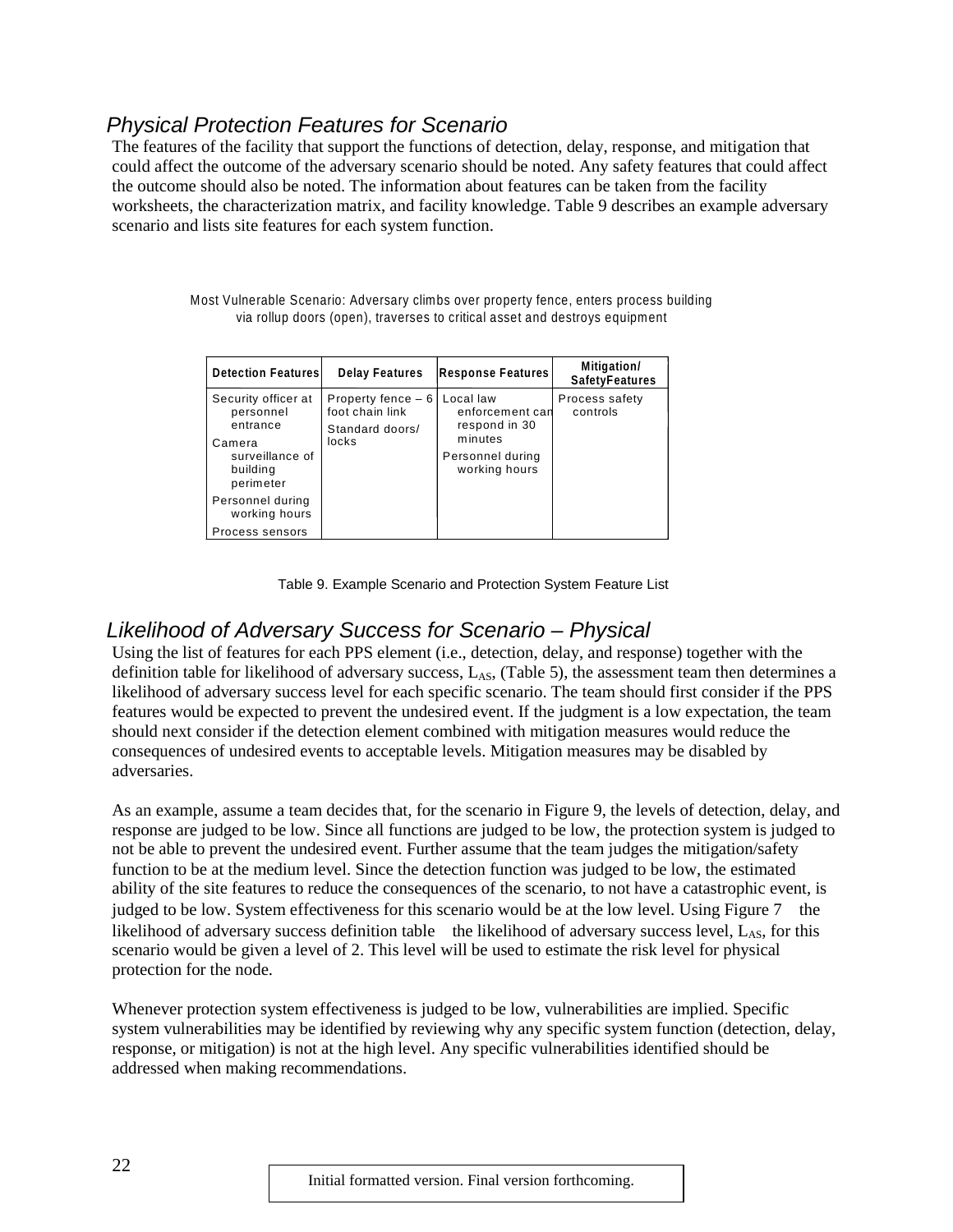# *Most Vulnerable Adversary Scenario – Process Control Path*

The possible process control adversary paths can be reviewed on the process flow diagram for the facility and the process control diagram described earlier in Figures 2 and 4, respectively. Just as in the case for the physical paths, the assessment team should specify what they believe to be the most vulnerable adversary scenario to cause the undesired event using the process control system.

In addition to the analysis for prevention of an undesired event, the analysis should also consider the effects of the control process (or lack of control process) to either eliminate or slow the mitigation process.

# *Protection for Process Control Scenario*

The features of the protection system for process control that could affect the outcome of the adversary scenario should be noted. The information about features can be taken from the facility worksheets, the characterization matrix, and facility knowledge. The protection system must protect the communications, commercial hardware and software, application software, parameter data, or support infrastructure, e.g., power, HVAC. Table 10 describes an example process control adversary scenario and provides a table to list features of the protection system.

| <b>Communications</b>                                                                                                                                                              | Commercial<br>Hardware &<br><b>Software</b>                                                                           | <b>Application</b><br><b>Software</b>                                                                                         | Parameter<br>Data                                                                                                         | <b>Support</b><br><b>Infrastructure</b>                                        |
|------------------------------------------------------------------------------------------------------------------------------------------------------------------------------------|-----------------------------------------------------------------------------------------------------------------------|-------------------------------------------------------------------------------------------------------------------------------|---------------------------------------------------------------------------------------------------------------------------|--------------------------------------------------------------------------------|
| $\blacksquare$ Encryption<br>Lock & sensor<br>$\blacksquare$<br>comm. rooms<br>Supervised lines<br>$\blacksquare$<br>Authentication<br>п<br>Redundant<br>$\blacksquare$<br>systems | Current<br>security<br>patches<br>Strong<br>$\blacksquare$<br>passwords<br>Audits<br>п<br>Monitor<br>п<br>unusual use | Config.<br>$\blacksquare$<br>control<br>Trusted<br>$\blacksquare$<br>source<br>Documen-<br>tation<br>Thorough<br>٠<br>testing | Validate<br>$\blacksquare$<br>value &<br>effect<br>Config.<br>٠<br>control<br>Read<br>only<br>Auth.<br>write<br>privilege | $\blacksquare$ UPS<br>Automatic<br>switch to<br>backup<br>Environ.<br>controls |

Most Vulnerable Process Control Scenario: Adversary accesses process control system via the Internet

Table 10. Example Process Control Protection

#### *Likelihood of Adversary Success for Process Control Scenario*

The assessment team must judge the protection system effectiveness for the process control system to prevent the adversary from using the process control system to cause the undesired event. If any one of the categories of communications, commercial hardware and software, application software, parameter data, or support infrastructure can be exploited, the system effectiveness is judged to be low. The definition table for likelihood of adversary success for process control paths, Table 7, should be used to determine the likelihood of adversary success level,  $L_{AS}$ , for this scenario. The level will be used to estimate the risk level.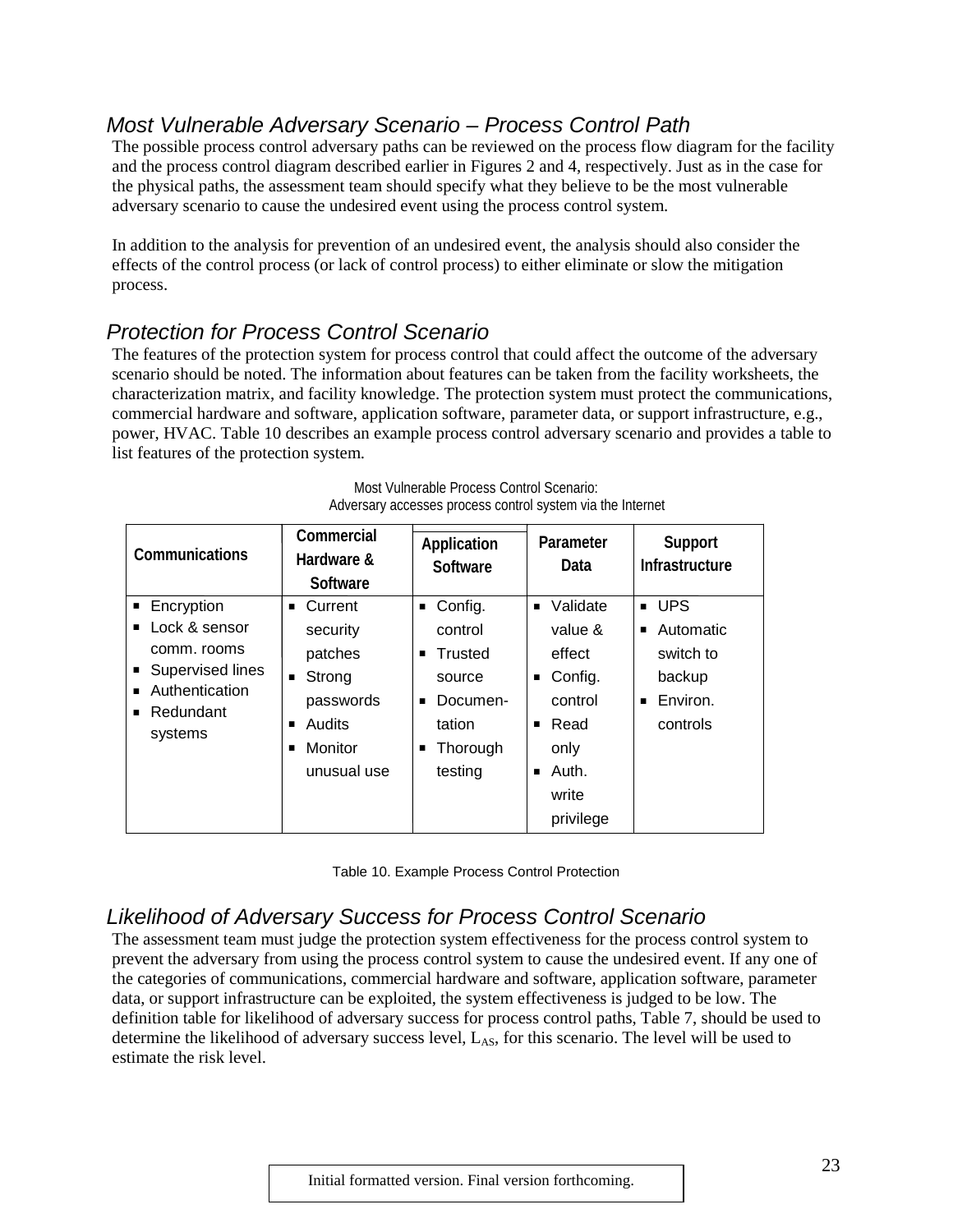Whenever protection system effectiveness is judged to be low, vulnerabilities are implied. Specific system vulnerabilities may be identified by reviewing any process control protection categories (communications, commercial hardware and software, application software, parameter data, or support infrastructure) that were judged to be lacking features. Any specific vulnerabilities identified should be addressed when making recommendations.

# **10. Risk Analysis (Review of Methodology to This Point)**

A brief review of the methodology to this point is presented below in preparation for risk analysis.

For the purposes of this methodology,

Risk is a function of S, L<sub>A</sub>, and L<sub>AS</sub> where **S** -severity of consequences of an event (Section 4 **LA likelihood of adversary attack(Section 5) LAS likelihood of adversary success in causing a catastrophic event (Section 9)**

Priority cases for undesired event/adversary group were determined by estimating the likelihood and severity level,  $L_s$ , using the priority ranking matrix for likelihood of attack,  $L_A$ , and severity, S.  $L_s$  levels are combined with  $L_{AS}$  levels to estimate the level of risk for each undesired event/adversary group. Figure 8 is a flow chart for the process.



Figure 8. Risk analysis flow chart

Risk levels for each undesired event/adversary group can be estimated using the levels estimated for likelihood and severity,  $L_s$ , and the likelihood of adversary success,  $L_{AS}$ , levels used as input to the risk priority-ranking matrix (Table 9) developed in Section 7, *Prepare for Site Analysis*. Table 11 summarizes the results of the risk analysis.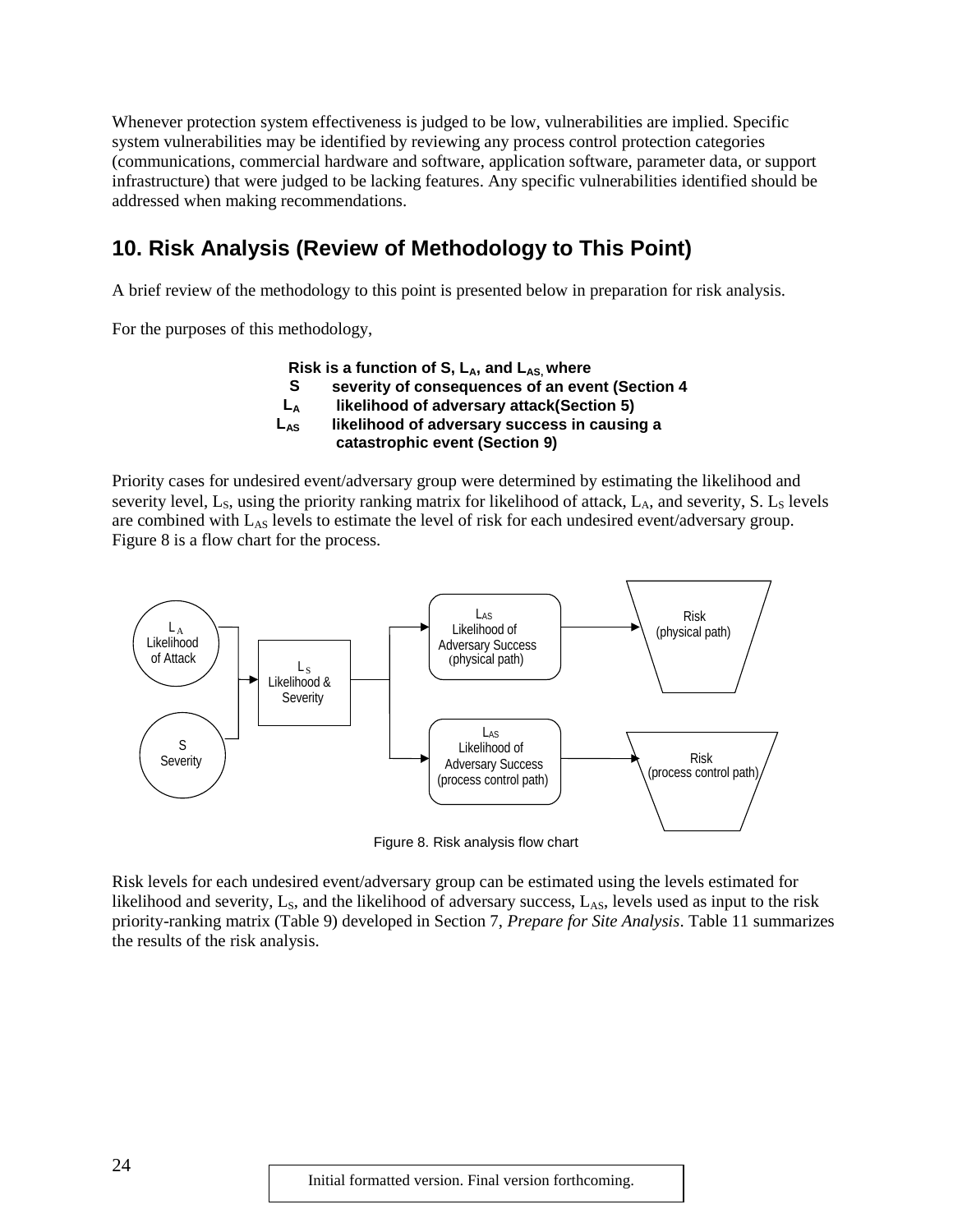| <b>Risk</b>             | <b>Undesired Event =</b><br>Severity, $S_i =$ |    |                               |                           |                             |                                     |  |  |
|-------------------------|-----------------------------------------------|----|-------------------------------|---------------------------|-----------------------------|-------------------------------------|--|--|
| Level<br><b>Summary</b> | <b>Adversary</b><br>group                     | Ls | L <sub>AS</sub><br>(physical) | <b>Risk</b><br>(physical) | LAS<br>(process<br>control) | <b>Risk</b><br>(process<br>control) |  |  |
| Node 1                  |                                               |    |                               |                           |                             |                                     |  |  |
| Node 2                  |                                               |    |                               |                           |                             |                                     |  |  |
| Node 3                  |                                               |    |                               |                           |                             |                                     |  |  |

Table 11. Risk Level Summary

If the risk level is less than a value of four (or other value as chosen by a CF) for any adversary group, the risk level should be decreased. Recommendations to reduce the risk level should address the specific vulnerabilities identified as part of estimating the protection system effectiveness in Section 9.

# **11. Recommendations for Risk Reduction**

When the risk level is less than a value of four, recommendations should be made and include suggested detection, delay, response, and mitigation/safety features that answer or mitigate the specific identified vulnerabilities. The goal is low-cost, high-return upgrades. Guidance for selecting upgrade features include providing:

- protection for common vulnerabilities
- protection-in-depth
- balanced protection

Vulnerabilities that are common to all undesired events should be addressed first. A system feature common to many scenarios is a good candidate for upgrade because upgrading this single feature can usually result in a higher level of protection for many scenarios. Guidance considerations for where to place specific features would be: 1) Where would it be most desirable to have the first detection point? and 2) Where would added delay affect the most scenarios? In general, the first detection point must be as early as possible. However, placing the delay and response/mitigation features closer to a target could provide the most benefit if all paths are affected. The site layout plan or an ASD, if developed, can help make decisions about where features should be placed.

Protection-in-depth means that an adversary should be required to avoid or defeat several protective devices in sequence to accomplish the goal. Layers of features cause difficulty for an adversary including increased uncertainty about the system, more extensive preparations prior to the attack, and additional steps where failure could occur.

Balanced protection ensures that an adversary will encounter effective elements of the physical protection system no matter how the critical asset is approached. For a completely balanced layer of system features, the detection performances and delay times would be equal along all ASD paths. Complete balance is probably not possible. Some features may have inherent protection. Walls, for example, may be resistant to penetration, not because of physical protection requirements, but because of structural or safety requirements. Thus, door, hatch, and grill delays may be less than wall delays and still be adequate. There is no advantage to over-designing specific features that result in unbalanced protection. As an example, it is pointless to install a costly vault door on a flimsy wall. Reviewing the site layout plan or the ASD will help ensure all adversary paths are protected.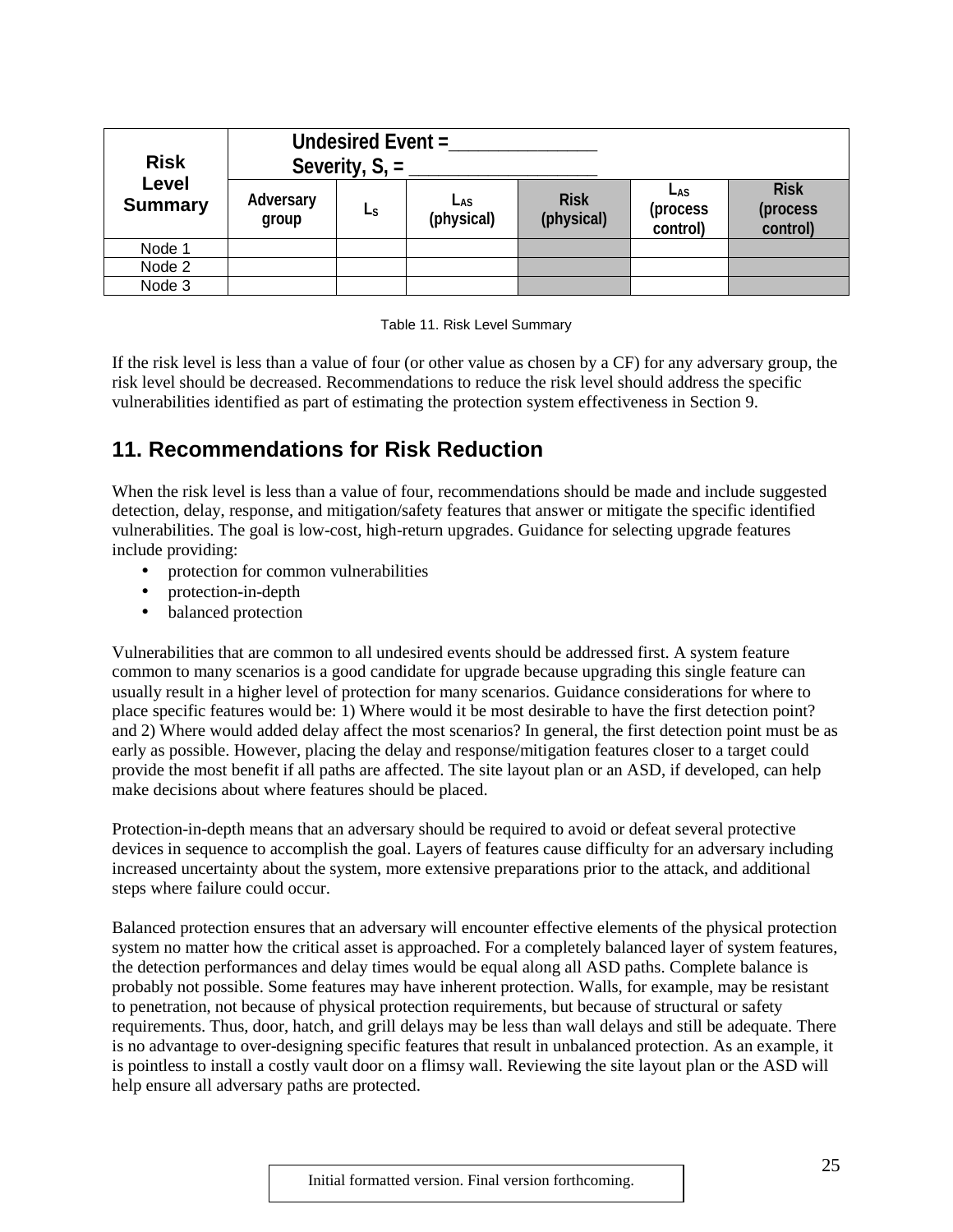Recommendations might include:

- Physical protection improvements (detection, delay, response improvements). Examples:
	- o Sensors on gates, doors
	- o Assessment system (cameras)
	- o Security alarm control center
	- o Hardened doors and locks
	- $\circ$  Access control (cards + PIN) on doors and gates
	- o Compartmentalized facility
- Consequence reduction improvements (detection, mitigation improvements). Examples:
	- o Reduce quantity of controlled chemicals, i.e., to <TQ
	- o Disperse chemicals, i.e., in storage
	- o **Add additional mitigation measures**
- Process Control protection improvements. Examples:
	- o Chemical/process sensors routed to alarm control center
	- o Protected/strong passwords (changed regularly)
	- o Firewalls
	- o Configuration control (of security patches/routing table/control parameters)
	- o Virus protection
	- o Computer audits of activity on network
	- o Encryption and authentication
	- o Emergency backups/backup power
	- o Redundant communication
	- o Isolate process control from external information systems

After recommendations are made, the new system effectiveness level and risk level should be estimated. The process can continue until acceptable risk levels (probably 3 or 4) are achieved. Other impacts of the recommendations—cost, impact on operations or schedules, and employee acceptance—should also be considered.

# **12. Final Report**

The final report and/or package for briefing management can be prepared from the worksheets when completing the analysis. Item suggested for inclusion in the final report are:

- 1. screening process results
- 2. facility characterization matrix and critical nodes analyzed
- 3. severity level definition table and severity level for each undesired event
- 4. threat definition table
- 5. likelihood of attack level definition table and  $L_A$  levels for each undesired event/adversary group
- 6. L<sub>s</sub> (likelihood and severity) priority ranking matrix and L<sub>s</sub> levels for each undesired event/adversary group
- 7. priority undesired event/adversary groups analyzed
- 8. most vulnerable adversary scenarios for physical path for each priority undesired event/adversary group
- 9. most vulnerable adversary scenarios for process control path for each priority undesired event/adversary group
- 10. likelihood of adversary success level definition table for physical paths and LAS levels for each priority undesired event/adversary group
- 11. likelihood of adversary success level definition table for process control paths and LAS levels for each priority undesired event/adversary group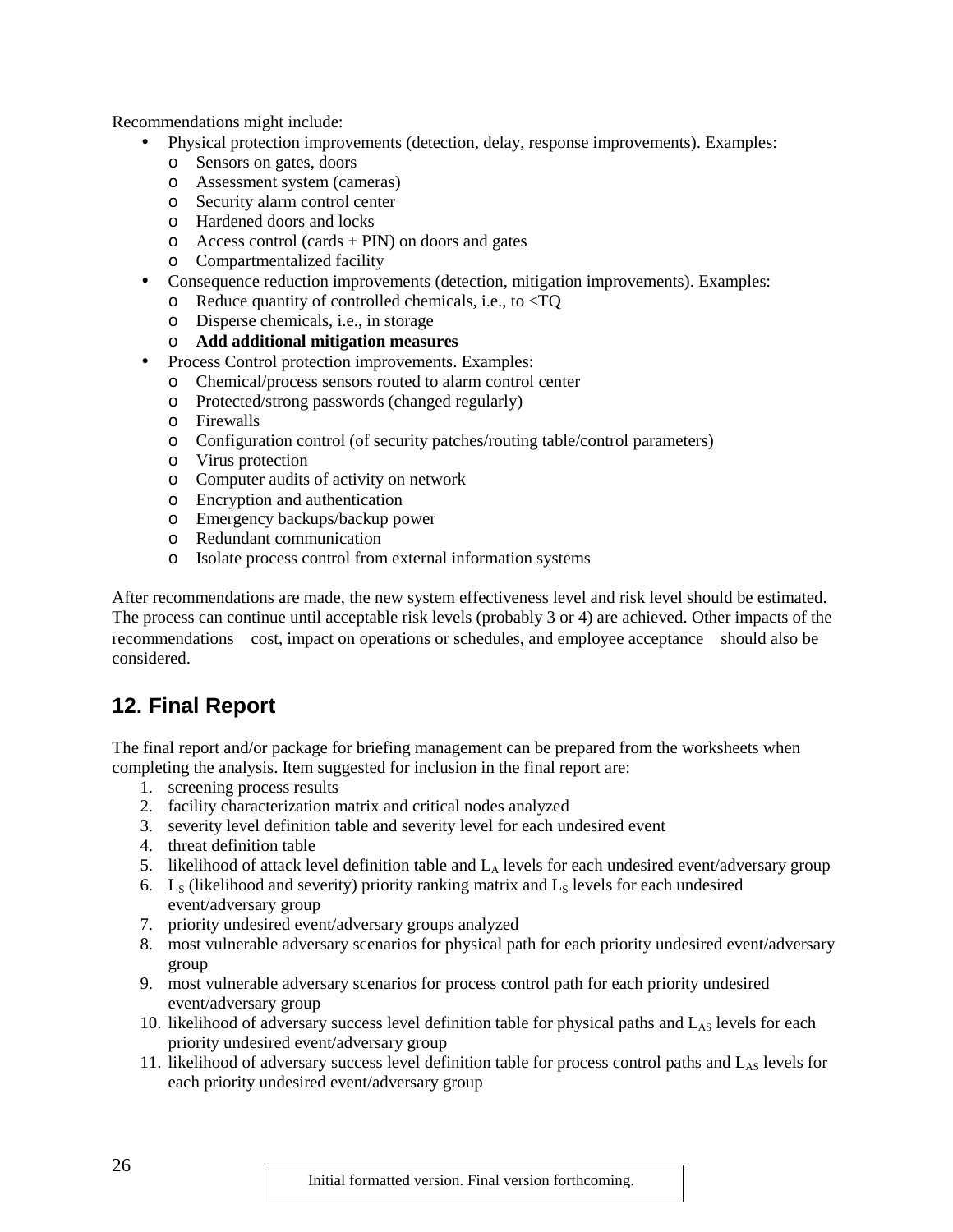- 12. risk priority ranking matrix and risk levels for both physical paths and process control paths for each priority undesired event/adversary group (risk level summary table)
- 13. summary of recommendations to reduce risk levels

 $\overline{\phantom{a}}$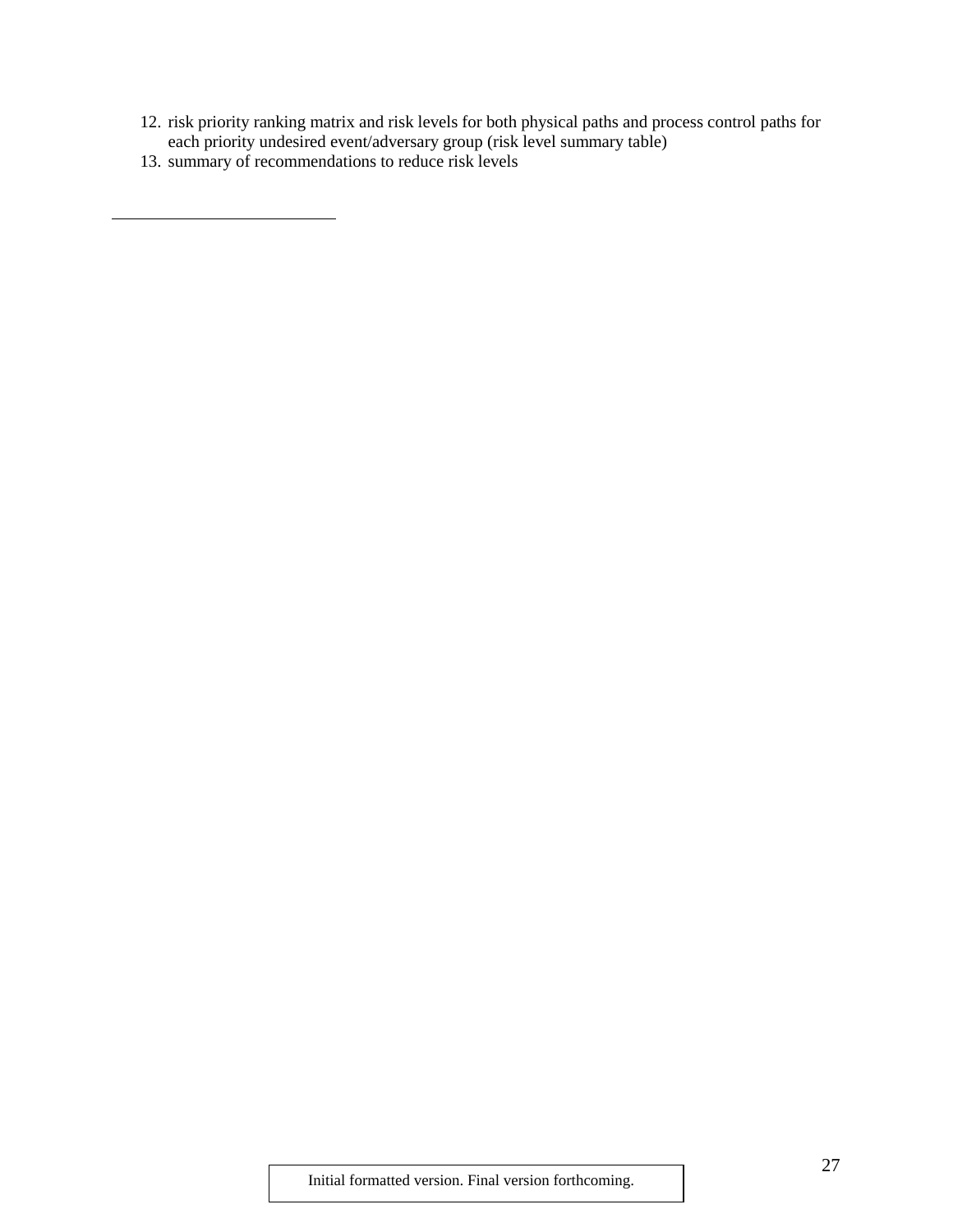#### **About the National Institute of Justice**

NIJ is the research, development, and evaluation agency of the U.S. Department of Justice and is solely dedicated to researching crime control and justice issues. NIJ provides objective, independent, nonpartisan, evidence-based knowledge and tools to meet the challenges of crime and justice, particularly at the State and local levels. NIJ's principal authorities are derived from the Omnibus Crime Control and Safe Streets Act of 1968, as amended (42 U.S.C. §§ 3721–3722).

#### **NIJ's Mission**

In partnership with others, NIJ's mission is to prevent and reduce crime, improve law enforcement and the administration of justice, and promote public safety. By applying the disciplines of the social and physical sciences, NIJ—

- Researches the nature and impact of crime and delinquency.
- Develops applied technologies, standards, and tools for criminal justice practitioners.
- Evaluates existing programs and responses to crime.
- Tests innovative concepts and program models in the field.
- Assists policymakers, program partners, and justice agencies.
- Disseminates knowledge to many audiences.

#### **NIJ's Strategic Direction and Program Areas**

NIJ is committed to five challenges as part of its strategic plan: 1) *rethinking* justice and the processes that create just communities; 2) *understanding* the nexus between social conditions and crime; 3) *breaking* the cycle of crime by testing research-based interventions; 4) *creating* the tools and technologies that meet the needs of practitioners; and 5) *expanding* horizons through interdisciplinary and international perspectives. In addressing these strategic challenges, the Institute is involved in the following program areas: crime control and prevention, drugs and crime, justice systems and offender behavior, violence and victimization, communications and information technologies, critical incident response, investigative and forensic sciences (including DNA), less-than-lethal technologies, officer protection, education and training technologies, testing and standards, technology assistance to law enforcement and corrections agencies, field testing of promising programs, and international crime control. NIJ communicates its findings through conferences and print and electronic media.

#### **NIJ's Structure**

The NIJ Director is appointed by the President and confirmed by the Senate. The NIJ Director establishes the Institute's objectives, guided by the priorities of the Office of Justice Programs, the U.S. Department of Justice, and the needs of the field. NIJ actively solicits the views of criminal justice and other professionals and researchers to inform its search for the knowledge and tools to guide policy and practice.

NIJ has three operating units. The Office of Research and Evaluation manages social science research and evaluation and crime mapping research. The Office of Science and Technology manages technology research and development, standards development, and technology assistance to State and local law enforcement and corrections agencies. The Office of Development and Communications manages field tests of model programs, international research, and knowledge dissemination programs.

To find out more about the National Institute of Justice, please contact:

National Criminal Justice Reference Service P.O. Box 6000 Rockville, MD 20849–6000 800–851–3420 e-mail: *askncjrs@ncjrs.org*